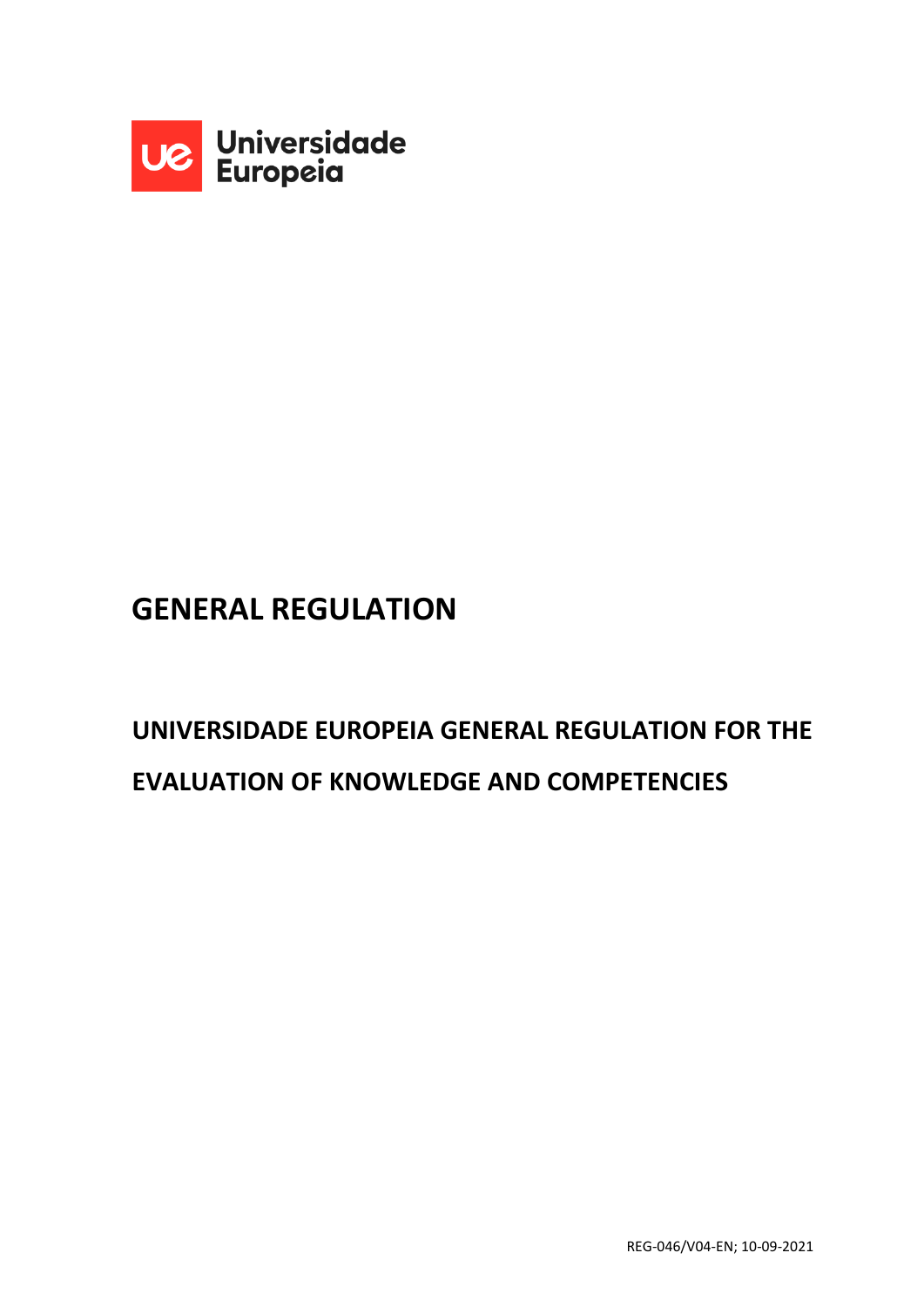Document Date: 08/09/2021

Validation by the Rector: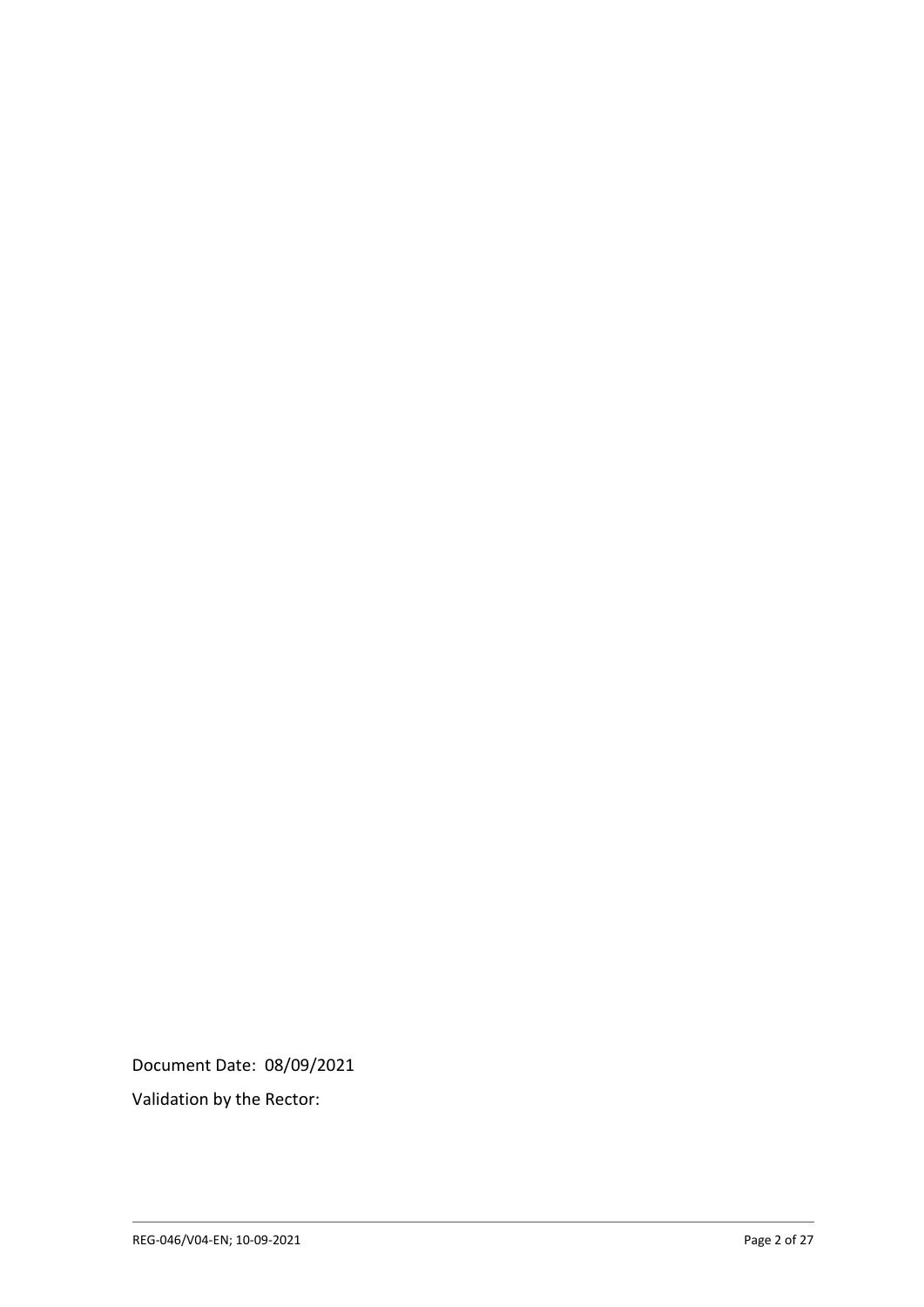#### **CHAPTER I**

# **Evaluation**

#### Article 1

#### **Scope**

- 1. This Regulation establishes the knowledge evaluation regime applicable to undergraduate and graduate degrees taught presentially at the Universidade Europeia:
	- a) 1st study cycle Bachelor's Degrees;
	- b) 2nd study cycle where the Master's Degrees are concerned, these regulations apply to the organized set of curricular units/subjects, corresponding to a minimum of 50% of the total credits of this study cycle. The remaining minimum of 30 credits are allocated to an additional dissertation of an original scientific nature or project work, specially carried out for this purpose, or a professional internship comprising a final report, depending on the specific objectives pursued. The aforementioned dissertation, project work, or internship report are subject to their own specific regulations, and are further described in this document;
	- c) 3rd study cycle applies when the curricular structure, and the curricular units thereof, are planned for research training and/or the development of complementary competencies, which together constitute what is called a doctoral degree. Where the thesis and the performance of other equivalent works are considered, such works are governed by their own regulations, provided for in the general regulations of the study cycles leading to the doctoral degree, or by the specific regulations applicable to each cycle of studies, when they exist;
	- d) Non-degree conferring courses the assessment and grading regime of diplomaawarding non-degree conferring courses is defined in the respective course programmes.
- 2. The self-assessment committees of the course or organic units may propose, to the Pedagogical Council, specific regulations for the assessment of knowledge and competencies that are complementary to these Regulations in compliance with the rules defined herein.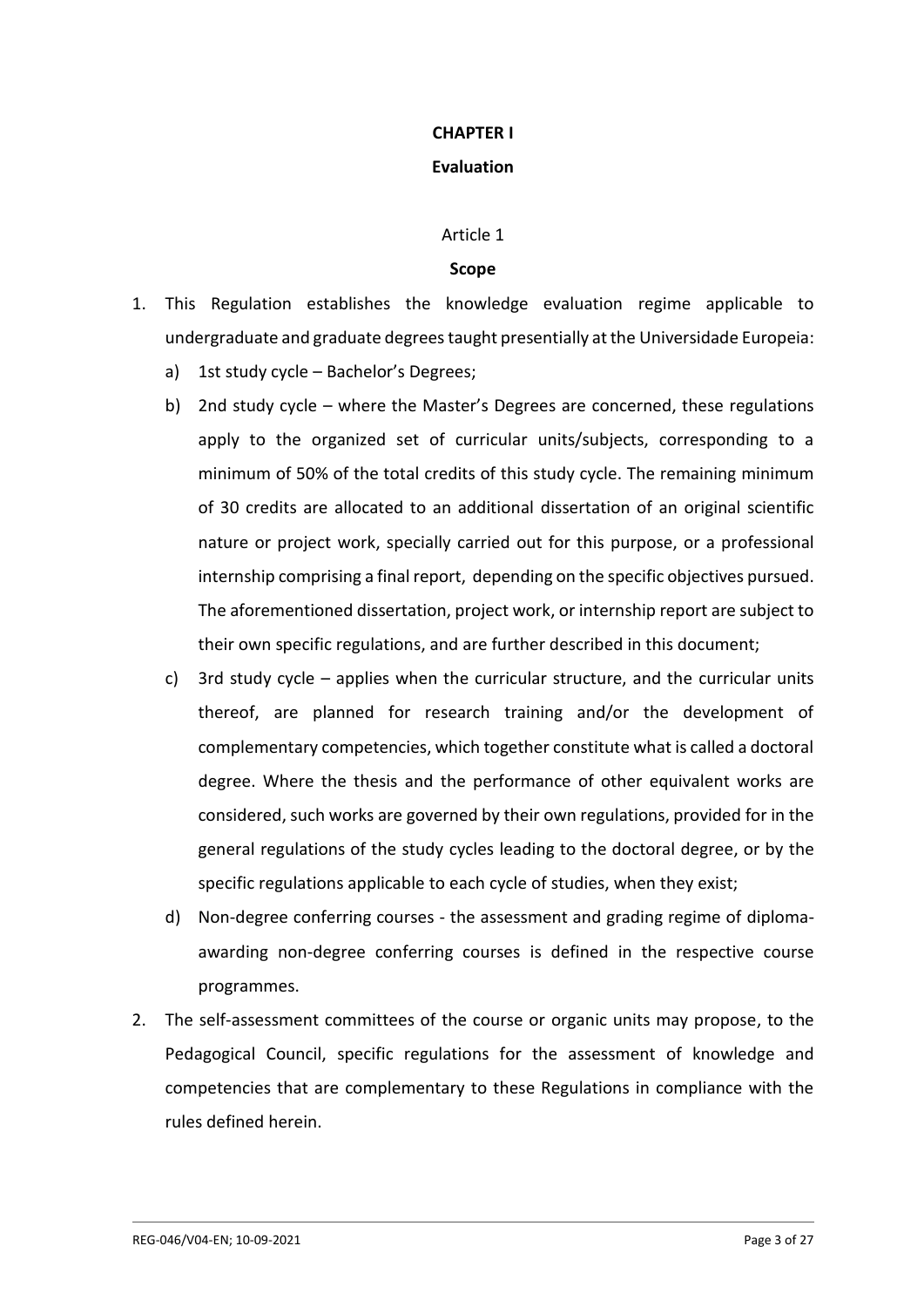#### **Definitions**

The concepts contained in these Regulations are defined as follows:

- a) Evaluation of Knowledge and Competencies: the result of the process by which students' performance levels are measured in relation to the expected learning objectives;
- b) Evaluation Methodologies: the processes used to measure students' performance levels taking into account the characteristics of the study cycle, the nature of the curricular units, the learning objectives and the corresponding working hours, the teaching and learning methodologies, the program contents and the resources provided to students;
- c) Curricular Unit (CU): a teaching unit possessing its own training objectives, requiring student registration and respective assessment which consists of a final grade;
- d) Types of Curricular Units: Curricular units are distinguished according to the allocated contact hours per the different types of educational activities, being: (T) theoretical teaching; (PT) theoretical-practical teaching; (PL) practical and laboratory teaching; (FW) field work; (S) seminar; (TG) tutorial guidance; (I) internship; (O) Other; and the number of non-presential hours necessary for study and work;
- e) Curricular Unit Form (CUF): descriptive document of a curricular unit, containing the mandatory elements thereof in the format approved by the competent governing bodies;
- f) School Period: period of time consisting of collective contact hours with the teacher for the various curricular units;
- g) Evaluation period: period of time dedicated to student assessment activities;
- h) Curricular period: period of time consisting of both the school and evaluation periods;
- i) Assessment Tools: any means that allows for the assessment of the acquisition and development of competencies, which is detailed in the corresponding CUF and for which a grade is awarded;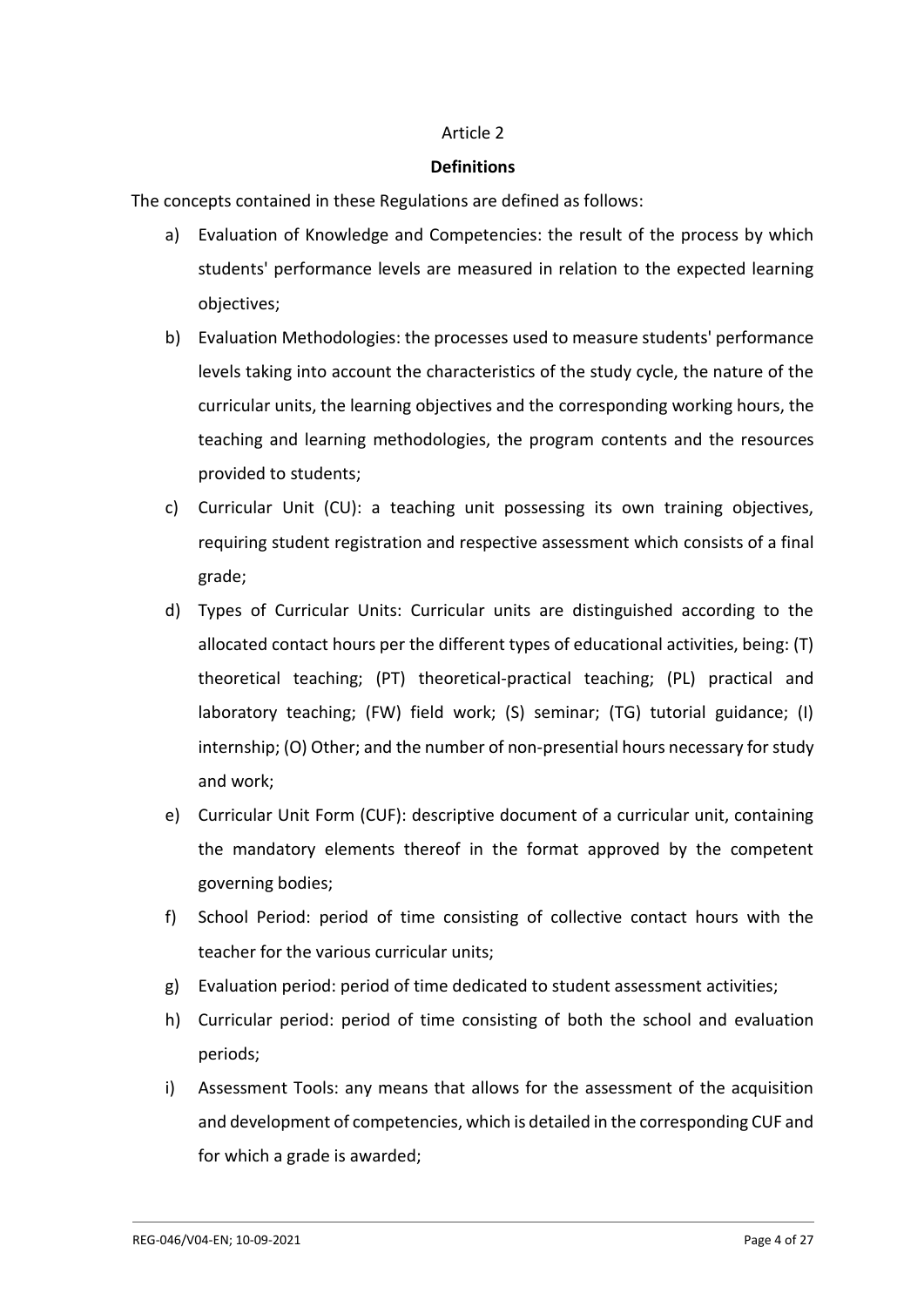- j) Test/Exam: any evaluation tool, except for participation in classes and attendance;
- k) Curricular units for completion of the study cycle: curricular units of dissertation, project work, internship, thesis or equivalent assignments that complete the cycle of studies, the evaluation of which is carried out in a public act of defense, assessed by examiners specifically appointed for this purpose;
- l) Project, internship or seminar curricular units: curricular units that are defined as such in the course plan and do not imply the completion of the respective study cycle.

# **Guiding principles**

- 1. Test/exam scheduling, reviewing and discussions of the functioning of curricular units through the interim monitoring of results shown and the establishment of possible efficiency improvement measures conducted during the semester, are dealt with at a meeting of the self-assessment committee of each organic unit, by consulting the course directors and by making proposals to the Pedagogical Council.
- 2. Prior to the beginning of each semester, a preparatory meeting as referred to in paragraph 1 of this Article is held with a view to planning the school semester.
- 3. Any changes to the previously established assessment dates and/or schedule may only be made with the consent of the head of the curricular unit, the respective class delegates and the course director.

#### Article 4

#### **Definition of the evaluation process**

- 1. The process of evaluating a curricular unit is defined by the respective teacher in charge, in accordance with the rules in force.
- 2. The evaluation process of each curricular unit must be described in the CUF.
- 3. Any changes to the evaluation process of the curricular unit during the semester may only be made with the express agreement of the respective class delegates and the course director.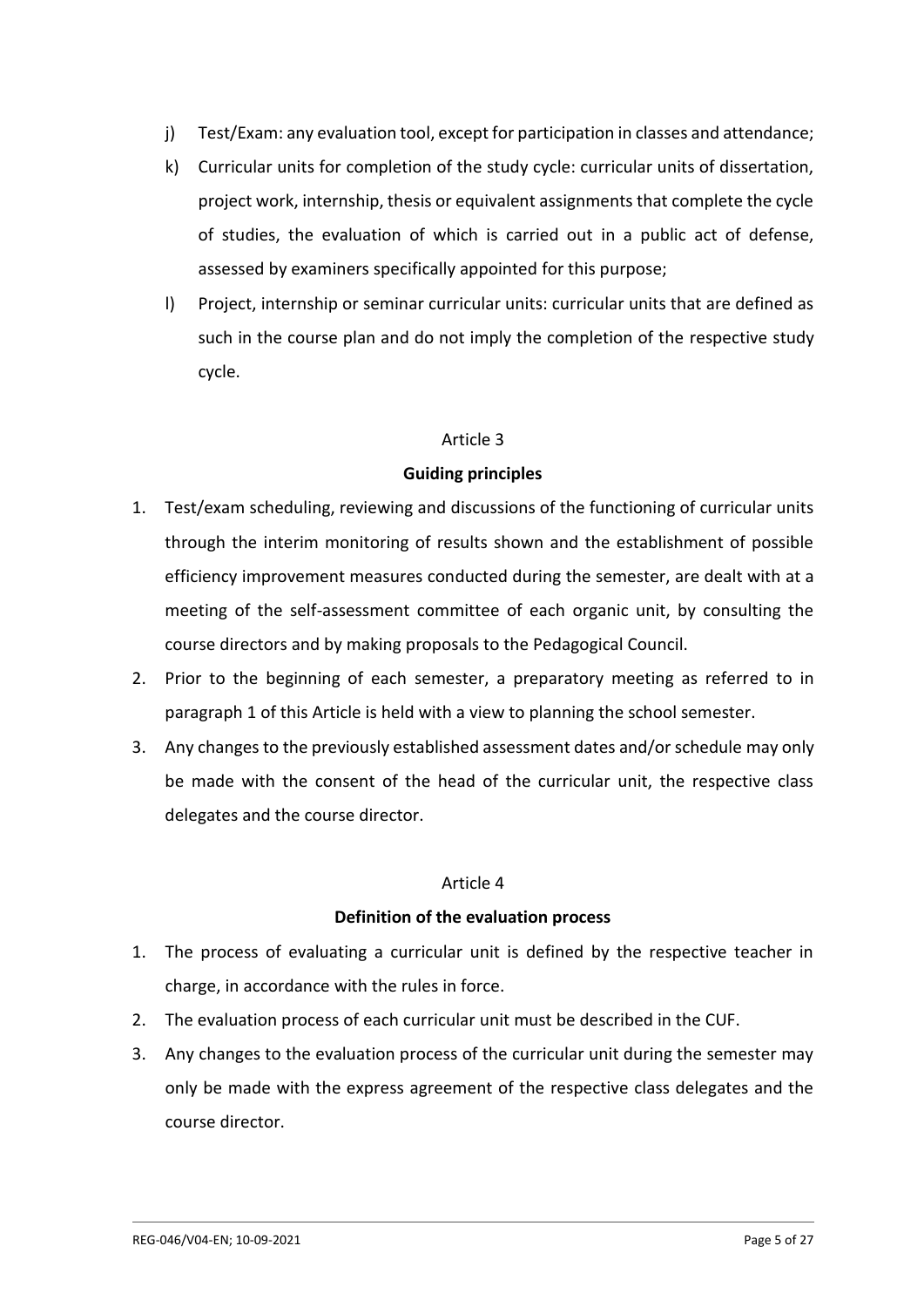#### **General rules of the evaluation process**

- 1. The evaluation process of a curricular unit (CU) shall include at least one individual assessment assignment, such as an assigned report, an internship or seminar, a research project or other project within the scope of the curricular unit, a written test or an oral presentation.
- 2. Student attendance is one of the compulsory requirements for continuous evaluation, as indicated in the CUF.
- 3. The person responsible for the curricular unit may determine that students are required to do oral examinations as a continuous evaluation assessment tool, or as a form of assessment in addition to another type of test, provided that this is so stipulated in the CUF.
- 4. The evaluation of a curricular unit must be fully completed, in all its components, by the end of the curricular period.
- 5. The performance of an assessment test/exam by the students is preceded by a roll call by the teacher who ensures the invigilation of the test. Students must be seated as indicated by the teacher.
- 6. Students may enter the room up to 15 minutes after the test/exam has begun. Students will not be allowed to sit the test/exam if at the time of arrival the teacher present considers the reasons for the delay have no reasonable justification.
- 7. Students must bring a photo ID: student card, citizen card, driver's license or passport. The students sign the attendance sheet, which contains the name of the curricular unit, the date and time of the test/exam, at the beginning and when the test/exam paper is handed in.
- 8. Teachers must inform students of the duration of the test before the test starts.
- 9. Any clarifications requested by the students are communicated aloud and in all rooms.
- 10. On the desks students may only have the test/exam paper, the answer sheets, their identification document and the consultation material allowed by the teacher. Technological devices must be switched off before the test/exam starts. These devices and other material - bags, books, etc. - must be left in the place indicated by the invigilating teachers.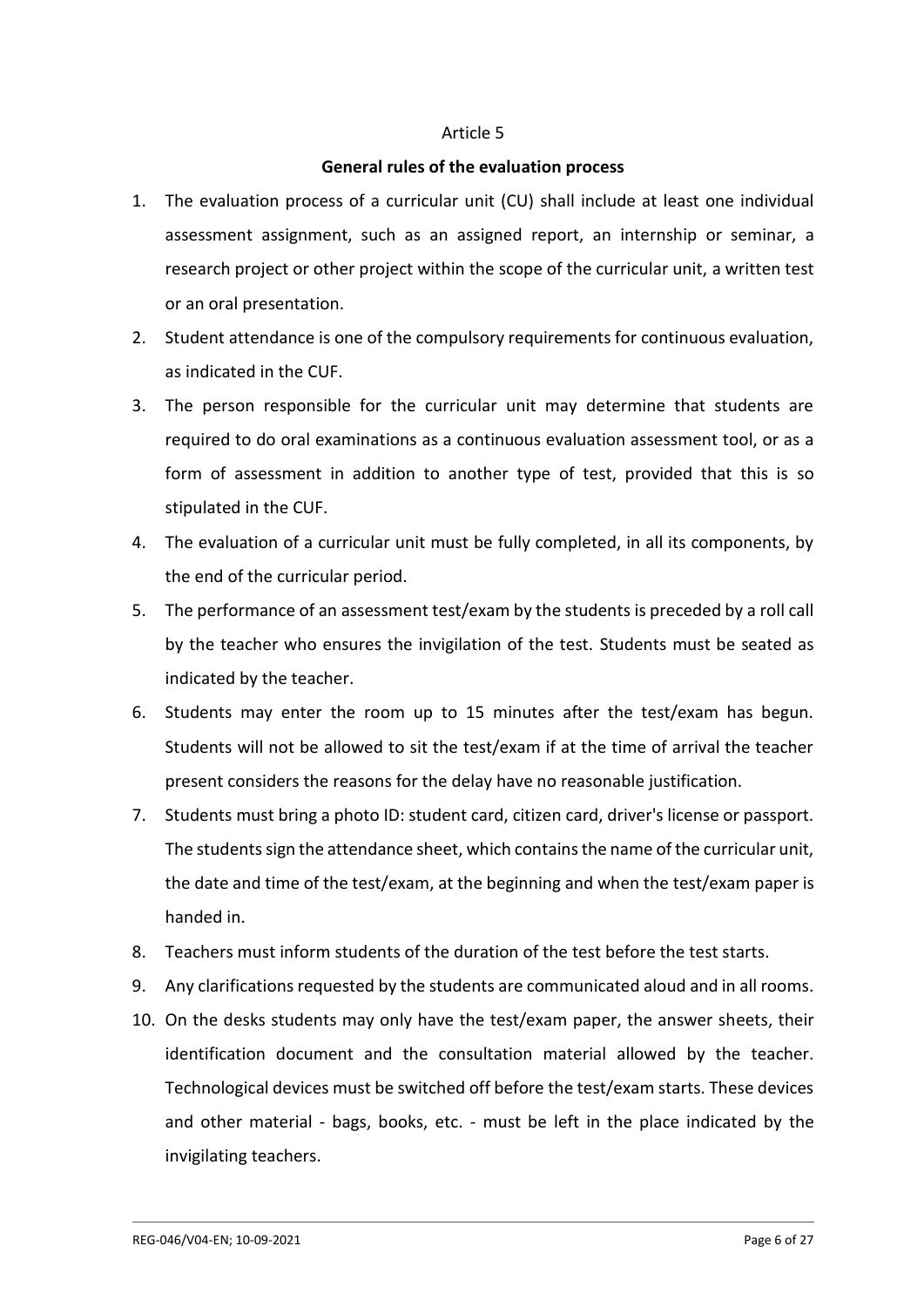- 11. As a rule, laptops, calculating machines, dictionaries, or other query elements are not authorized. Any exception to this rule is subject to the authorization of the teachers responsible for the curricular unit.
- 12. Students are not allowed to leave the room until the completion of their test, except in case of withdrawal or unforeseen circumstances. The students' withdrawal can only be accepted 25 minutes after the start of the test.
- 13. In the event of a detected irregularity/cheating the student answer sheets and any evidence thereof are immediately collected. Invigilating teachers will draw up a report of the occurrence and address it to the Rector.

# **Evaluation Methodologies**

- 1. Evaluation methodologies are defined by taking into consideration:
	- a) The nature of the study-cycle;
	- b) The nature and type of the curricular unit, the expected learning outcomes and the corresponding working hours;
	- c) The teaching and learning methodologies;
	- d) The program contents;
	- e) The resources supplied to students.
- 2. Evaluation methodologies must be defined for each curricular unit.
- 3. Student evaluation in online teaching and learning modalities should be carried out under conditions that ensure the authenticity of the elements that serve as their purpose.

# Article 7

# **Evaluation tools**

Knowledge and competency evaluation tools take into account the characteristics of the study cycles and the curricular units, and may consist, inter alia, of:

a) Written tests;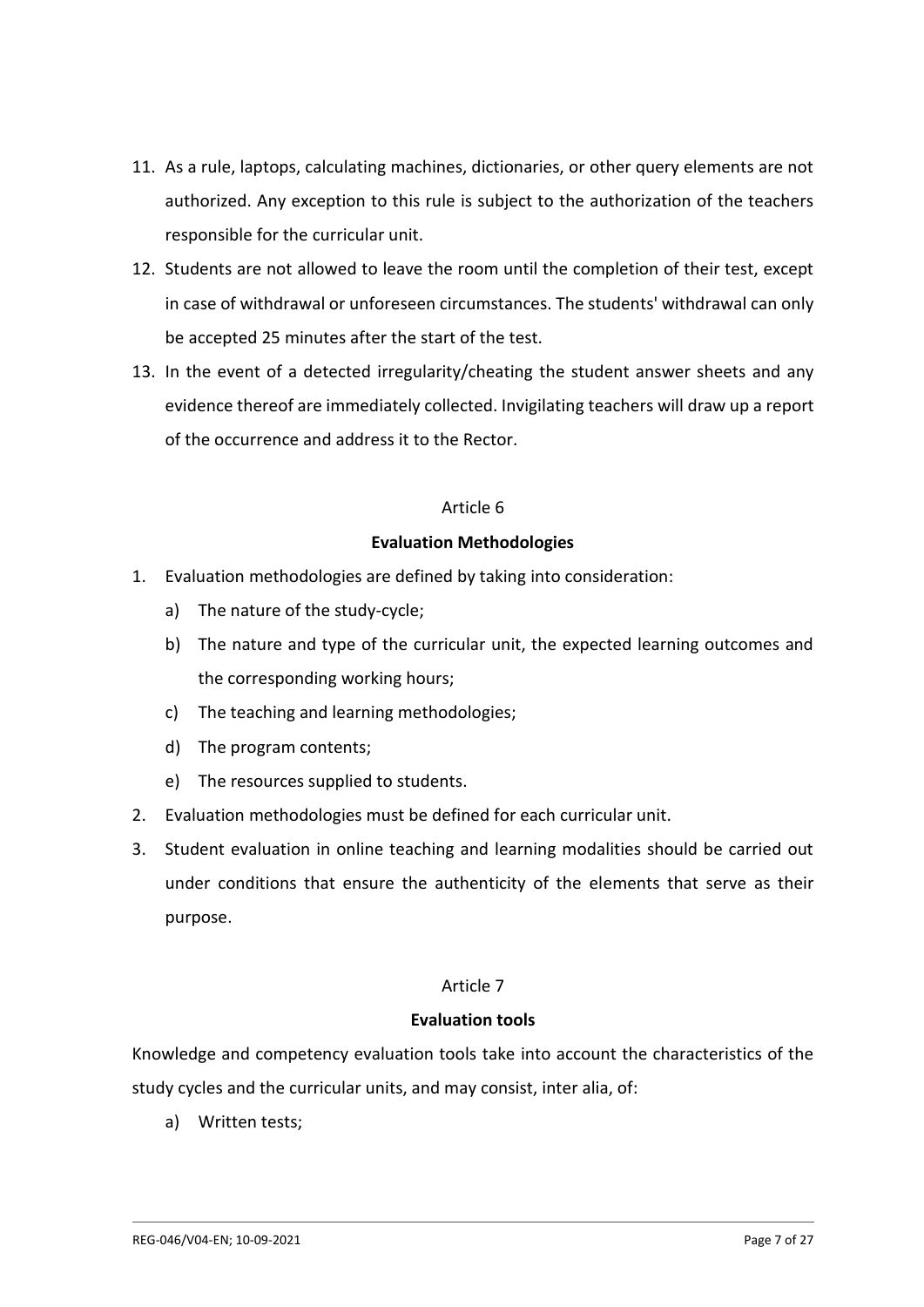- b) Individual or group work assignments written, oral or experimental;
- c) Oral participation;
- d) Report writing;
- e) Projects;
- f) Case-study or practical problem-solving exercises;
- g) Portefolios;
- h) Task assignments;
- i) Attitude and behavior appraisals.

#### **Evaluation Regimes**

- 1. The knowledge evaluation process of each curricular unit may include the following evaluation regimes:
	- a) Continuous Evaluation;
	- b) Final Evaluation, which henceforth will be referred to as "evaluation by exam".
- 2. The modalities and evaluation tools of project, internship or seminar curricular units are subject to their own rules as previously defined by the teacher responsible and are described in the respective CUF.
- 3. The modalities and tools for evaluating each curricular unit must be included in the respective CUF.

# **CHAPTER II**

# **CONTINUOUS EVALUATION**

#### Article 9

#### **Continuous evaluation regime**

1. Continuous evaluation is one that takes place throughout the school period and reflects a permanent interaction between the teacher and the student.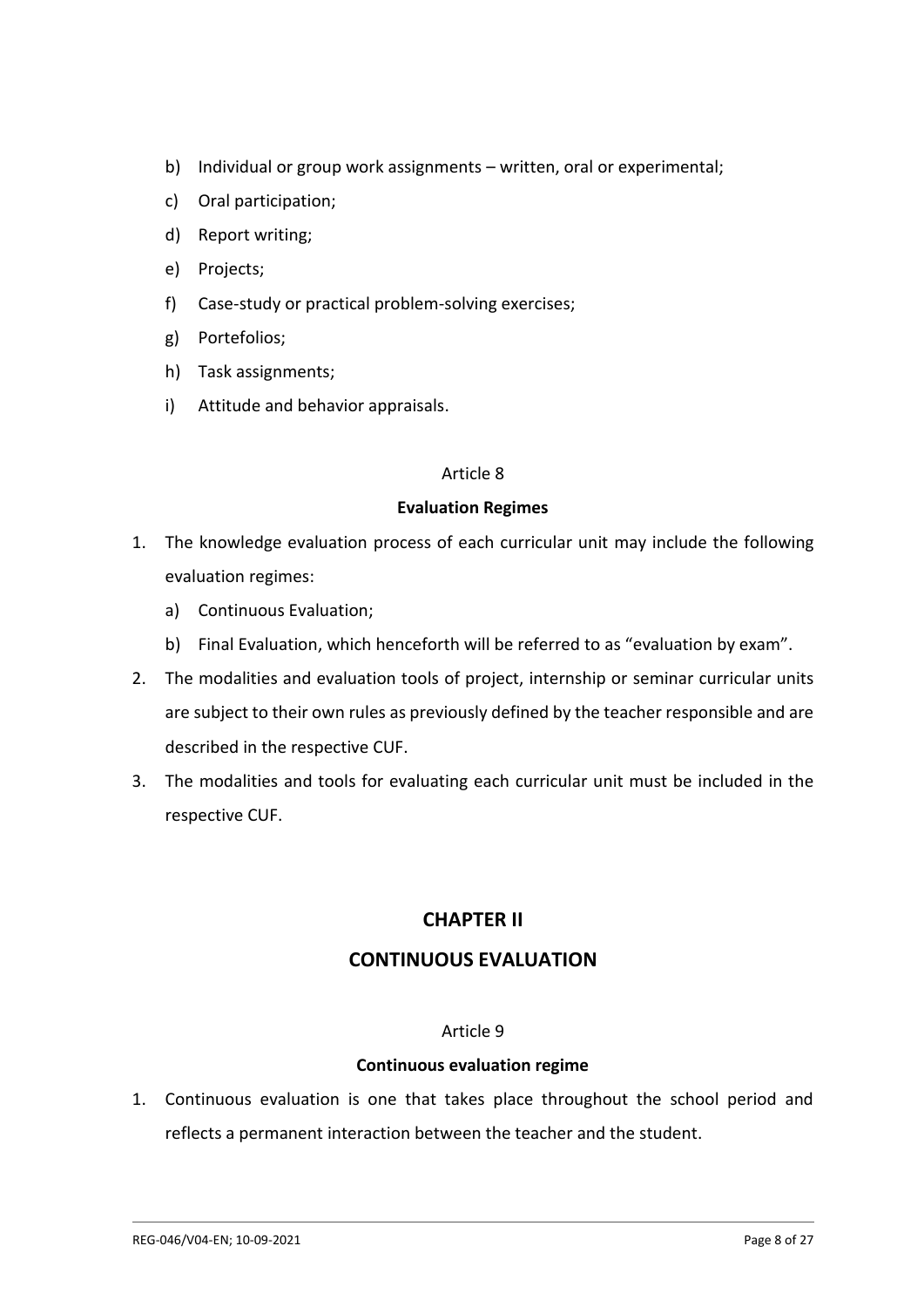- 2. Among others, written or oral tests, assignments, reports, project or laboratory work carried out individually or in groups are considered to be continuous evaluation tools.
- 3. The continuous evaluation includes two evaluation moments:
	- a) the application of various evaluation tools during the school period that are required to have a minimum weighting of 30% and a maximum weighting of 70% for the calculation of the final grade obtained for a given curricular unit;
	- b) the application of a final test a written test on an established date set within the school period and during the normal final evaluation exam period.
- 4. As defined in this Regulation and the regulations of the respective study cycle, for each curricular unit, the teachers responsible shall indicate in the CUF, the evaluation tools that count towards the continuous evaluation grade, establishing the mandatory or optional nature thereof, as well as the delivery deadlines, and any other requirements.
- 5. Students who obtain an average of less than eight (8) marks for the evaluation elements mentioned in item a) of paragraph 3 of this Article shall not be admitted to the final test mentioned in item b) of paragraph 3 above.
- 6. Paragraph 3 above does not apply to curricular units requiring practical teaching with an alternative evaluation modality, where 100% of the continuous evaluation implies that various evaluation tools be accomplished throughout the school period as previously approved by the Course Director, upon proposal by the teacher in charge of the curricular unit.
- 7. Finally, the curricular units of the 3rd study cycle, which are part of the doctoral degree, as provided for in item c) of paragraph 1 of Article 1, are also not subject to that which is stipulated in paragraph 3 of this Article.

# **Attendance**

1. The continuous evaluation regime, no matter the modality, requires a minimum attendance of 70 %.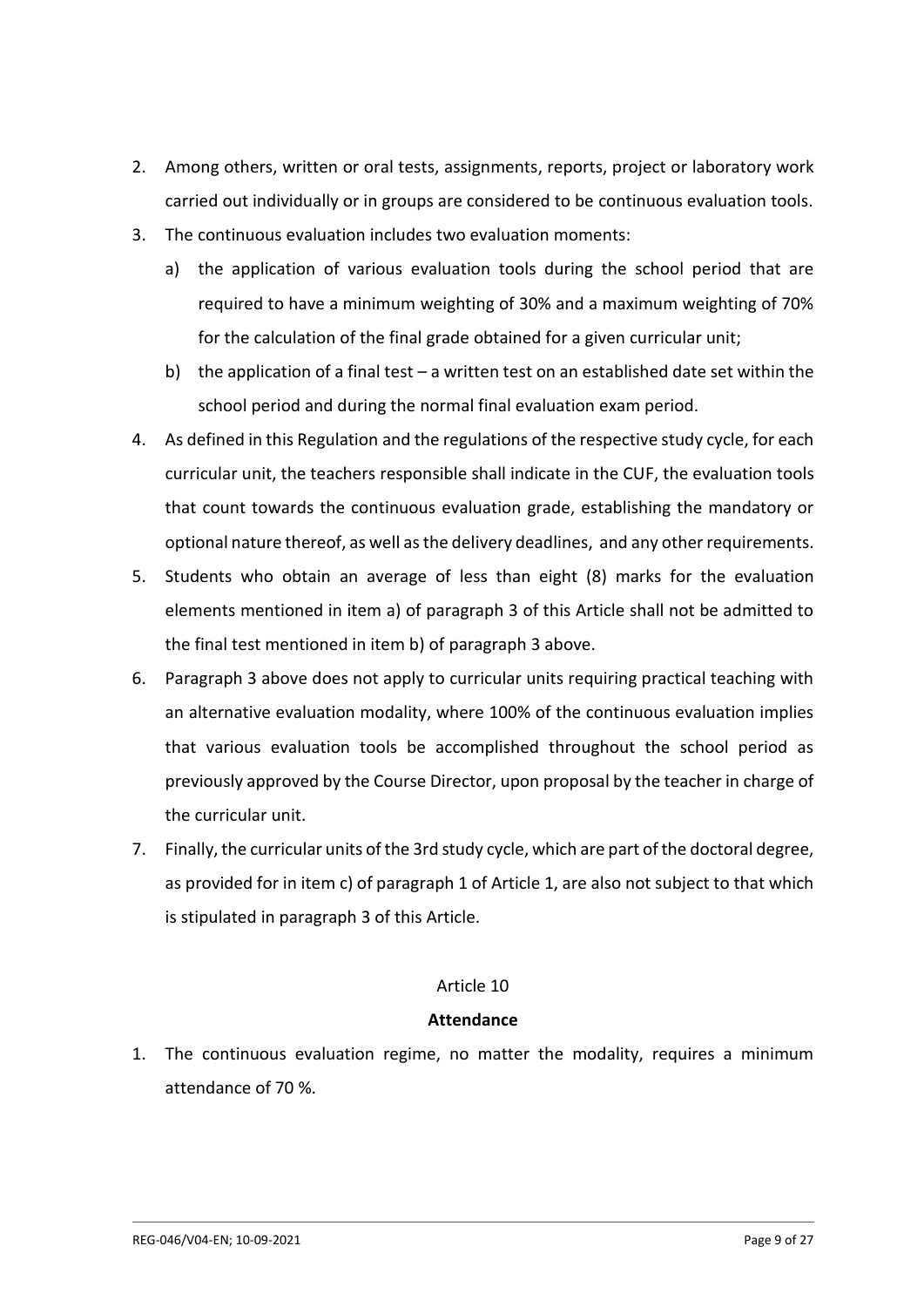- 2. A minimum attendance of only 50 % may be accepted in the following cases:
	- a) Students with curricular units behind (in which they enrolled and were evaluated in the previous school period) that overlap with the curricular units of the year of enrollment;
	- b) Working-students with employment contracts that include shift work;
	- c) Working-students of study cycles whose shift has been terminated by decision of the higher education institution;
	- d) Pregnancy.
- 3. To benefit from the regime provided for in item (a) of the preceding paragraph, students must fill out the respective form.
- 4. To benefit from the regimes provided for in paragraph 2 (b) and (c) of this Article, students are required to annually provide proof of their working-student status.
- 5. On the first working day after the end of classes, all teachers must post on the Learning Management System the student attendance tally, highlighting those that do not comply with the minimum attendance.

# **CHAPTER III**

# **Final Evaluation**

# Article 11

# **Final evaluation Regime**

- 1. Students have the right to opt for the final evaluation regime.
- 2. Students can opt for the final evaluation regime, even if they are able to benefit from the continuous evaluation regime.
- 3. The final evaluation is the one that occurs exclusively during the final evaluation period and focuses on all contents taught in the curricular unit.
- 4. The final evaluation, hereinafter referred to as "evaluation by exam" consists of a written test, and may also include an oral test (which should be public) and/or a practical test.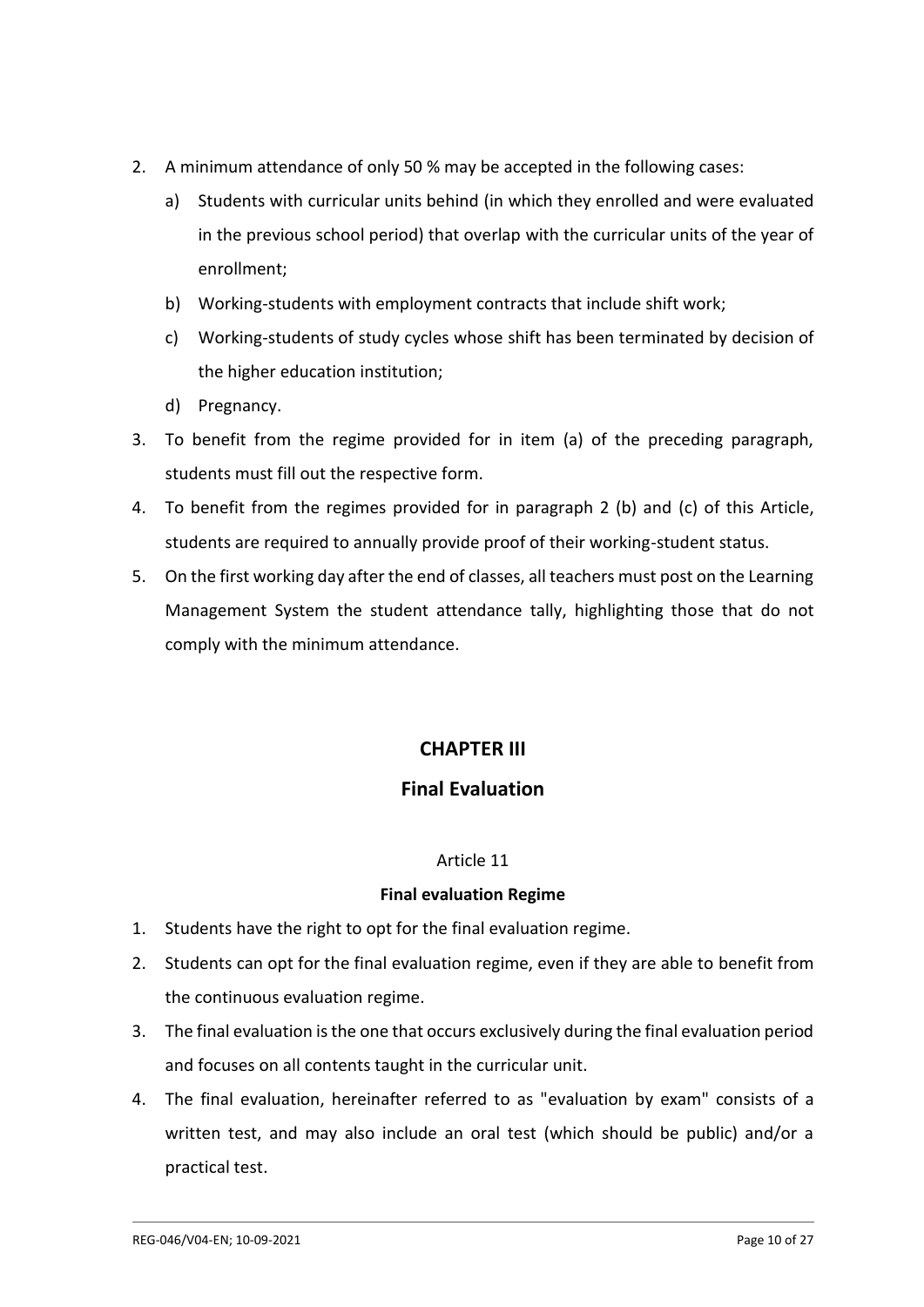#### **Evaluation periods**

- 1. The assessment of knowledge in the final evaluation regime takes place in different exam periods:
	- a) Normal Exam Period;
	- b) Repeat Exam Period;
	- c) Special Exam Period, as planned in the school calendar in force, conferring admittance to: students concluding their degree; working students and other legally accepted special regimes; students in international mobility.
- 2. Evaluation periods are mandatory for all curricular units that require "evaluation by exam".
- 3. The course completion curricular units of the 2nd and 3rd study cycles, namely dissertation, project work, internship, thesis or other equivalent assignments, have rules and schedules of their own.
- 4. Project, internship or seminar curricular units, referred to in item 1 of article 2, have a single evaluation period, held either during the normal or repeat exam periods.
- 5. The curricular units referred to in the preceding paragraph of this article may, exceptionally and in duly justified cases, establish their own evaluation schedule, pending the previous approval of the self-assessment committee of the organic unit (school/faculty) housing the study-cycle concerned.
- 6. If the curricular unit provides for "evaluation by exam", exams applied should have a similar degree of difficulty no matter the exam period.

# Article 13

# **Normal Exam Period**

1. The normal exam period is intended for the pupose of "evaluation by exam" for students enrolled in curricular units that function, as provided for in number 3 of Article 9, even when they have obtained a passing grade in the midterm test and have respected the minimum attendance required, but opt for the final evaluation regime, provided that they give written notice to teachers of their intention no later than the third working day prior to the effective end of classes.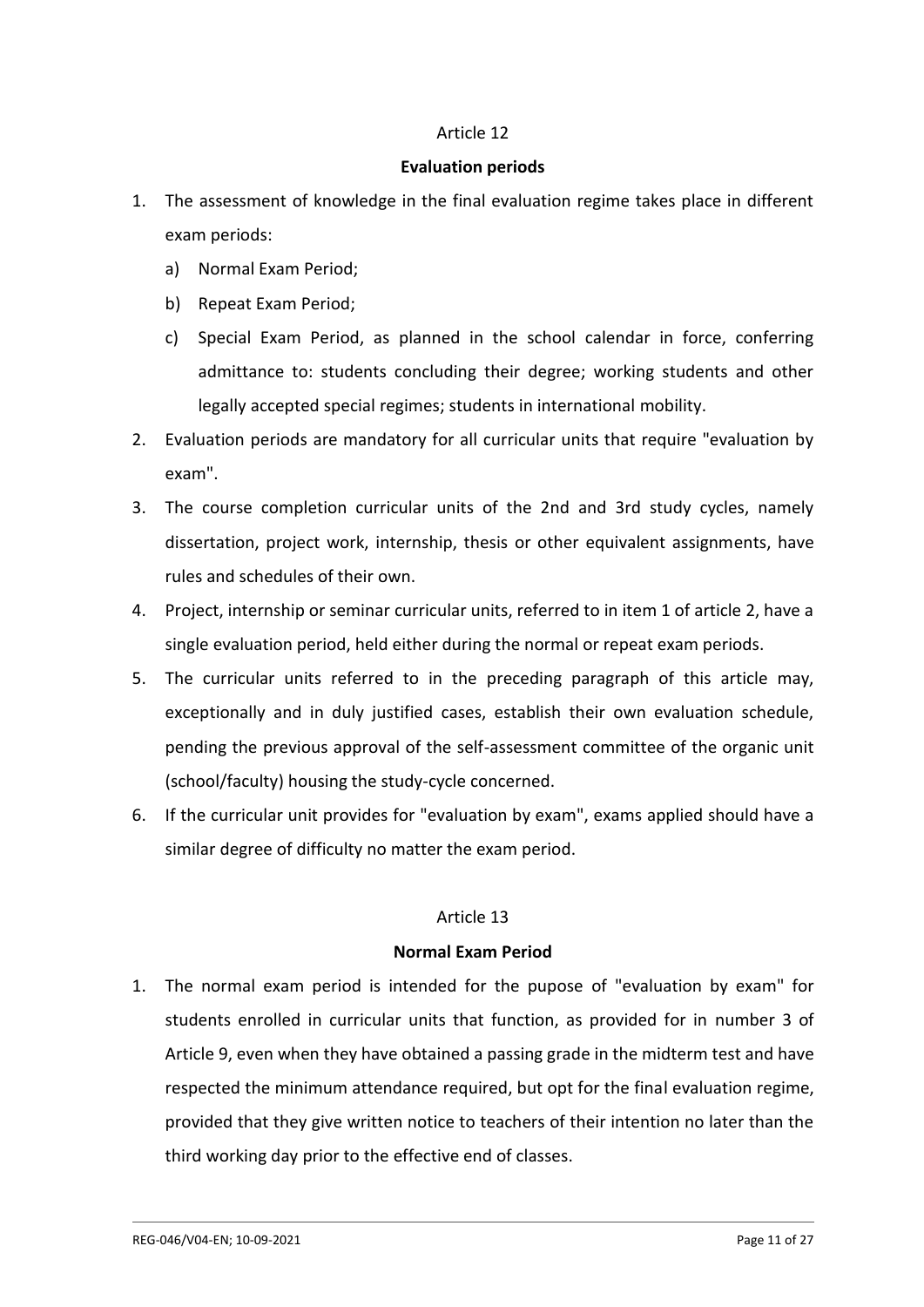- 2. Students enrolled in curricular units that operate according to numbers 6 and 7 of Article 9 wishing to opt for the final evaluation regime are required to give written notice thereof to teachers, up to 30 days prior to the effective end of classes.
- 3. In curricular units that include "evaluation by exam", students who have opted for the final evaluation regime may also be admitted to the normal exam period, provided that they attended previous school periods under the continuous evaluation regime. This may be accomplished up to two working days prior to the exam, by registering with the School Office or in the Academic Management platform, and paying the respective fees detailed in the Emoluments Table of the Universidade Europeia.
- 4. The normal exam period is also intended for students attending the continuous assessment regime to sit their final test as detailed in Article 9, number 3, item b).

#### **Repeat Exam Period**

- 1. The repeat exam period is intended for those students who did not attend, dropped out, withdrew or did not pass the normal exam period sitting.
- 2. To sit any curricular unit's repeat exam, students must register with the School Office or in the Academic Management platform and pay the respective fees detailed in the Emoluments Table of the Universidade Europeia up to two working days in advance.

# Article 15

# **Special Exam Period**

The special exam period is meant exclusively for:

- a) Students of the 1st study cycle who are regularly enrolled in all curricular units and who, having successfully obtained a maximum of 24 (twenty-four) ECTS credits, are concluding their study cycle;
- b) For students of the 2nd study cycle who are regularly enrolled in all curricular units and who have successfully obtained a maximum of 12 (twelve) ECTS credits. For this purpose, the ECTS credits of the curricular units of completion of the study cycle, namely the dissertation, or project or internship report ,are not considered;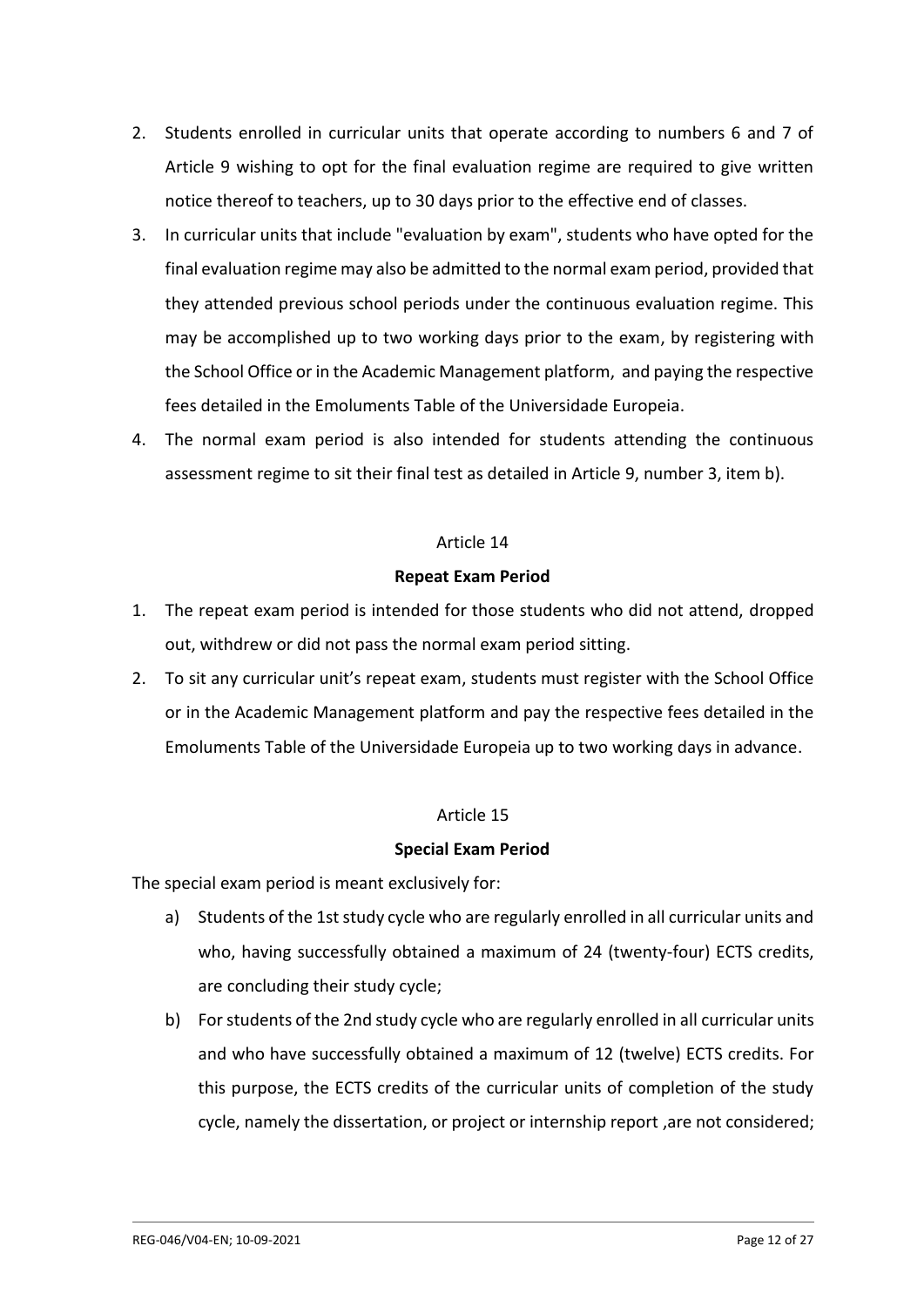- c) For students of the 3rd study cycle who are regularly enrolled in all curricular units and who have successfully obtained a maximum of 12 (twelve) ECTS credits. For this purpose, the ECTS credits of the curricular units of completion of the study cycle, namely the thesis or other equivalent work, are not considered;
- d) For students who are regularly enrolled and benefit from a special regime, such as that of working-students and other legally-provided special regimes; or international mobility students; or exceptional situations duly authorized by the Rector, provided that such students file their request and register to sit the special exam period with the School Office;
- e) For working students and students under the remaining special regimes, who have not obtained a passing grade in the special working-student exam period/legally provided special exam periods, and must obtain the remaining ECTS credits as stipulated in items a), b) and c) of this Article in order to complete their courses, are entitled to an additional special exam period to complete the course in accordance with the ongoing school calendar;
- f) Admission to the special exam period for course completion requires prior registration of at least two working days and the settlement of the stipulated fees in force.

# **Special exam period for the working-student regime and other special regimes**

- 1. Working-student regime students who don't pass in the continuous evaluation regime when applicable, or fail or do not attend their exam in the normal exam period and/or repeat exam period, have the right to sit a working-student exam period.
- 2. Admission to the special working-student exam period requires prior registration and the settlement of the stipulated fees in force.
- 3. The exam conducted in the special working-student exam period is of the same type as that of the evaluation by examination in the normal and/or repeat exam periods.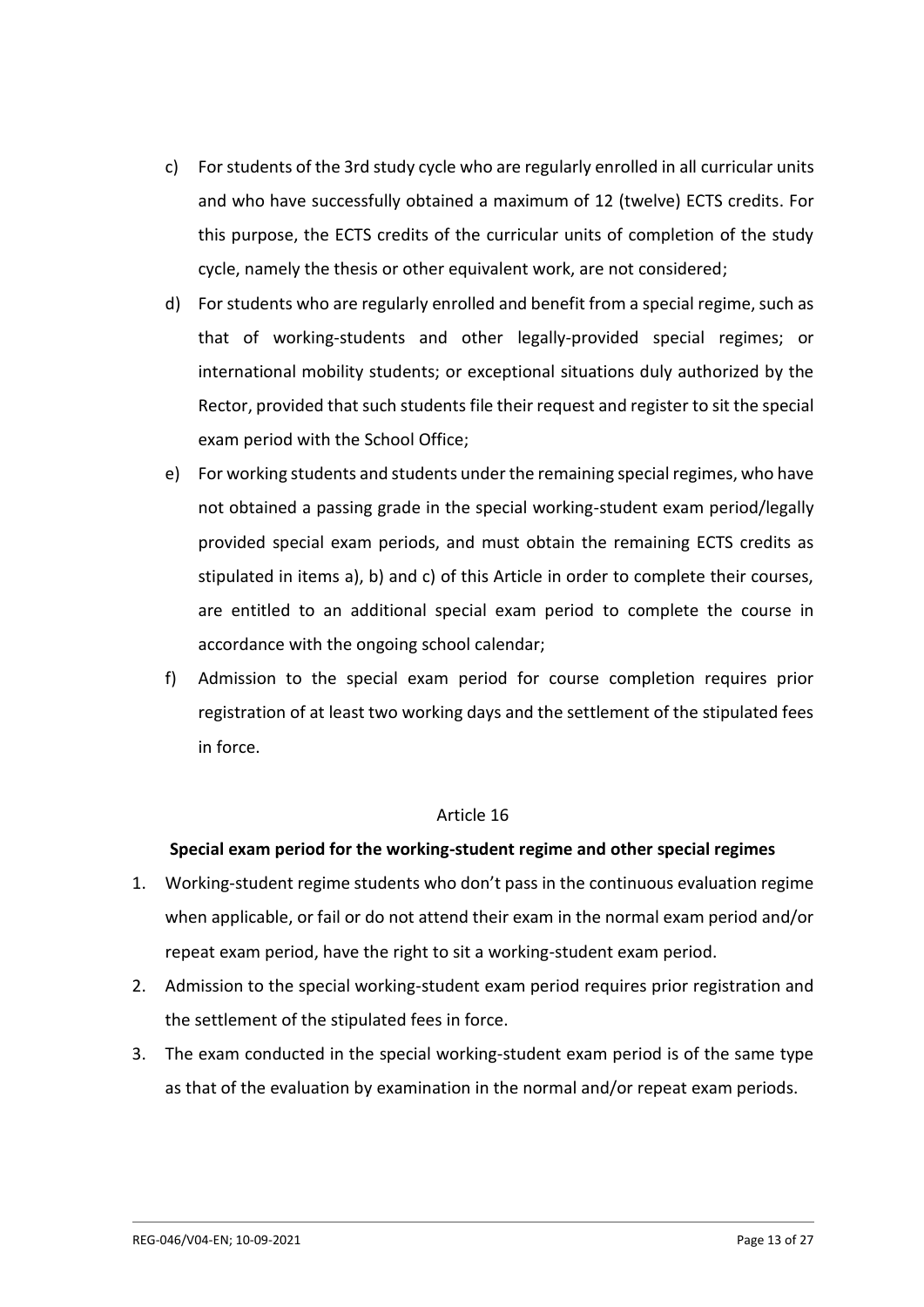- 4. If the working-student exam period exam consists of a single test, this will make up the grade obtained in the curricular unit. If the working-student exam period exam consists of more than one test, the person responsible for the curricular unit must specify the weighting of each of the elements of the exam.
- 5. If the working-student exam period exam consists of more than one test, students who obtain less than 8 (eight) marks in any of the elements that make up the workingstudent exam will have failed.
- 6. The working-student exam period takes place as established in the school calendar in force.
- 7. Students who benefit from legally provided special regimes (association leaders, highperformance sports practitioners, military, pregnant women, parents who study, disabled persons, etc.) are entitled to sit a special exam period subject to the terms defined for working students.

# **Special exam period for International mobility students**

- 1. The special exam period for International mobility students consists of the normal special exam period for International students and the repeat special exam period for International students as per the school calendar in force.
- 2. Students in international mobility (Erasmus+ or other programs) whose learning agreement includes the possibility of performing in mobility a particular curricular unit that is credited to them as being equivalent to the curricular unit of their home study plan and fail, can choose to:
	- a) Sit the exam during the repeat exam period (for students in general); or
	- b) Sit the exam during the repeat exam period for international students.
- 3. Independently of their choice, students are required to register and pay the respective fees in force.
- 4. Students who do not pass, either during the repeat exam period (for students in general) or during the repeat exam period for international students, are deemed to have failed the curricular unit and have to enroll in the following school year and pay the respective tuition fees in force.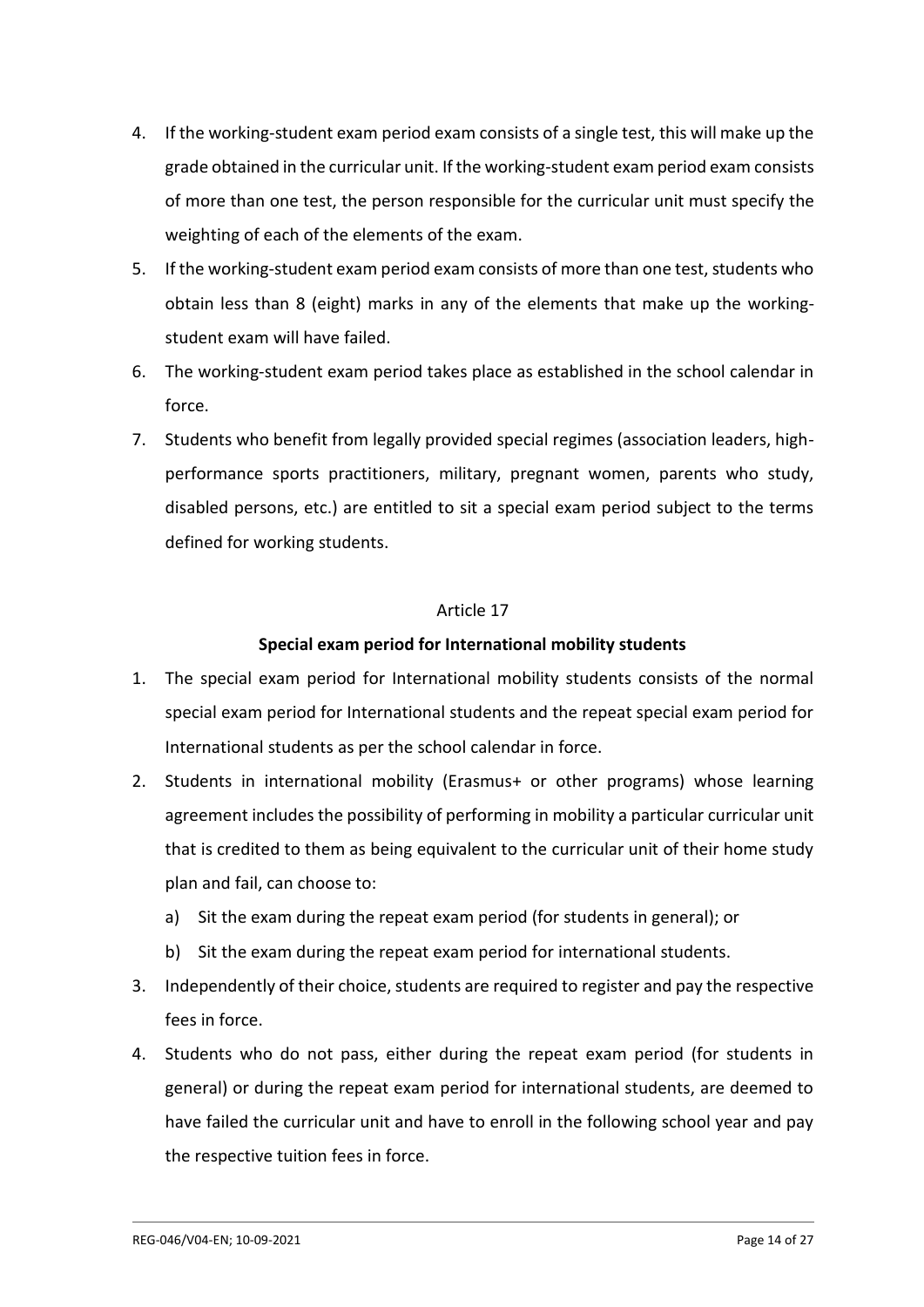- 5. Students in international mobility (Erasmus+ or other programs) whose *learning agreement* does not allow for the possibility of performing in mobility a particular curricular unit that is credited to them as being equivalent to the curricular unit of their home study plan may opt to:
	- a) Conclude the respective curricular unit in evaluation by exam during the normal exam period (for students in general); or
	- b) Conclude the respective curricular unit in evaluation by exam during the normal exam period for international students.
- 6. Regardless of their choice, students must register up to two working days in advance, but are exempt from paying the respective tuition fees in force.
- 7. Students who opt for "evaluation by exam" during the normal exam period (for students in general) and fail, may resit the exam during the repeat exam period (for students in general) and must register for the exam at least two working days prior to the date of the exam in question, and pay the respective fees in force.
- 8. Students who chose to sit the normal international student exam period and do not pass, may resit the exam during the repeat exam period for international students, and must register for the exam at least two working days prior to the date of the said exam and pay the respective fees in force.
- 9. Students who do not pass in any of the foreseen exam periods, are deemed to have failed the curricular unit and have to enroll in the following school year and pay the respective tuition fees in force.
- 10. When international mobility students' *learning agreement* allows them to realize a failed curricular unit at the host institution, and they obtain a passing grade for the said CU, such students are not required to pay the registration fees applicable to the curricular unit in question.
- 11. When international mobility students' *learning agreement* allows them to realize a failed curricular unit at the host institution, and they do not obtain a passing grade for the said CU, such students are required to register and pay the registration fees in force, at least two days prior to the date of the exam during the international student repeat exam period.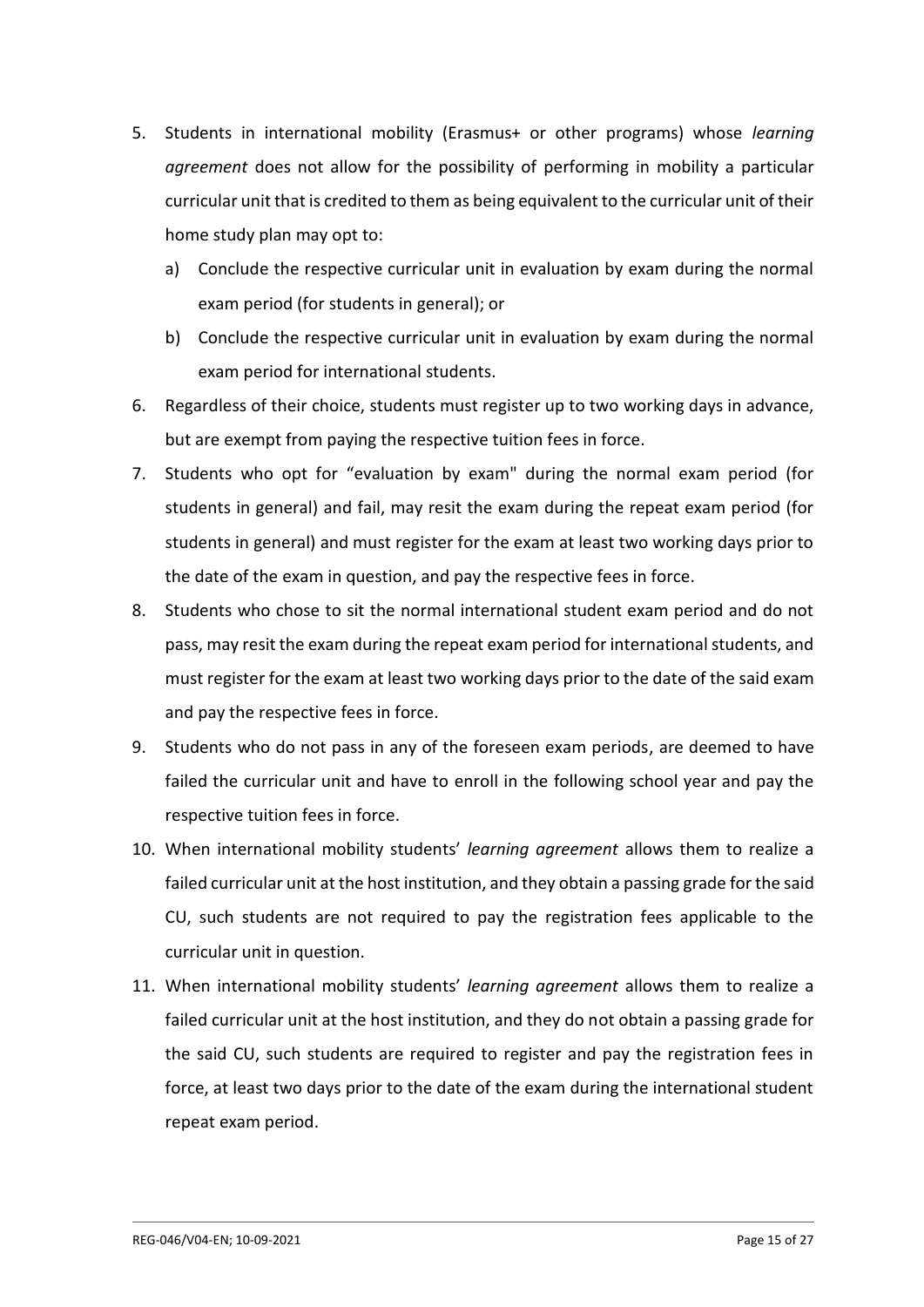# **CHAPTER IV**

# **2nd Study-cycle final course assignments**

#### Article 18

# **Dissertation, project assignment or internship report**

The final assignment of the master's degree may consist of a dissertation of a scientific nature or an original project work realized for this purpose or a final report of an internship of a professional nature.

# Article 19

#### **Dissertation or equivalent assignment proposal and execution**

- 1. The student must prepare a proposal for the subject of the dissertation, project work or internship report, in accordance with the regulatory norms in force at the Universidade Europeia.
- 2. The dissertation or equivalent assignments must comply with the Scientific Work Norms in force at the Universidade Europeia, including the specific norms of the respective study-cycle, if any.

# Article 20

#### **Supervision**

The preparation of the dissertation or project work and the completion of the internship are supervised by a Ph.D. supervisor or specialist of recognized experience and professional competence, in accordance with the regulatory norms in force of the respective studycycle.

#### Article 21

#### **Admission to public examination (Viva Voce)**

1. For admission to public examination of the dissertation or equivalent work, the student must submit an official request for the purpose, together with the supervisor(s) report, to the Office.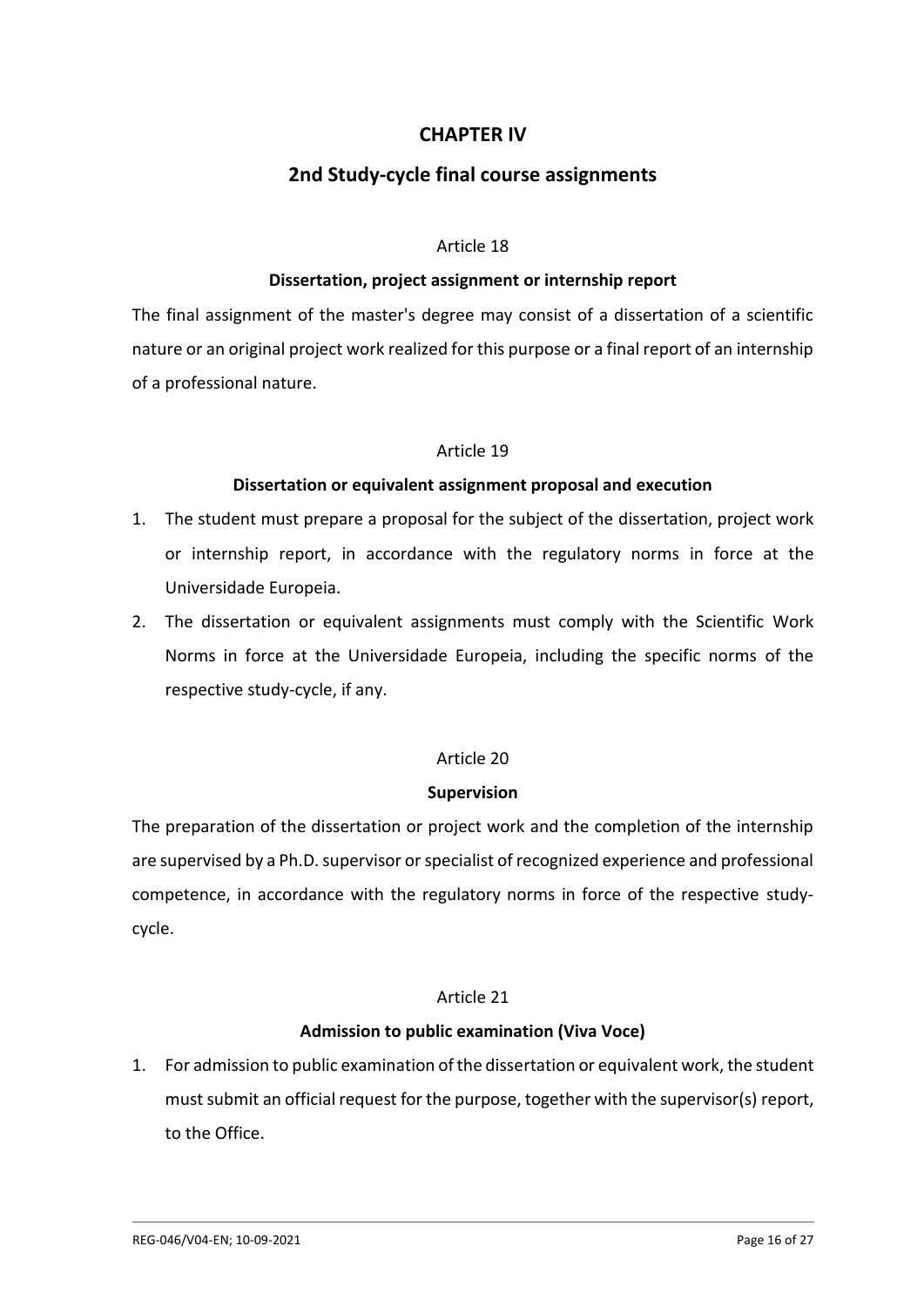2. For the issuance of the report referred to in the preceding paragraph of this article, the student must provide the provisional version of the dissertation or equivalent work to their supervisor(s), up to 15 (fifteen) working days before the delivery deadline.

# Article 22

# **Setting the date of the public exam (Viva Voce) of the dissertation, project or internship** To set a date for the viva voce of the dissertation, project work or internship report, a student needs to have successfully completed all master's degree curricular units as per article 1, number 1 b).

# Article 23

# **Examiners**

- 1. The final work is the subject of public consideration and discussion by the examiners.
- 2. The Rector of the Universidade Europeia presides over the examiners and may delegate this duty to a Vice-Rector, an Organic Unit Director, a Course Director or an academically qualified Professor.
- 3. The viva voce is conducted by 3 (three) to 5 (five) examiners, one of whom being the supervisor, who may never preside over the exam.
- 4. In study-cycles in association with foreign higher education institutions, if there is more than one supervisor, two advisors may participate in the viva, which will imply the existance of 5 (five) to 7 (seven) examiners.
- 5. Examiners deliberate by a majority of votes, by means of a justified roll-call vote, and abstentions are not allowed.
- 6. In the event of a tie, the Chair presiding the exam shall have a casting vote.
- 7. Examiners draft reports containing the votes of each examiner and their respective grounds and reasoning, which may be common to all or to some examiners present.
- 8. In case of absence or impediment of the examiner chairing the viva voce, he/she is replaced by the most senior and oldest examiner, with the exclusion of the supervisor.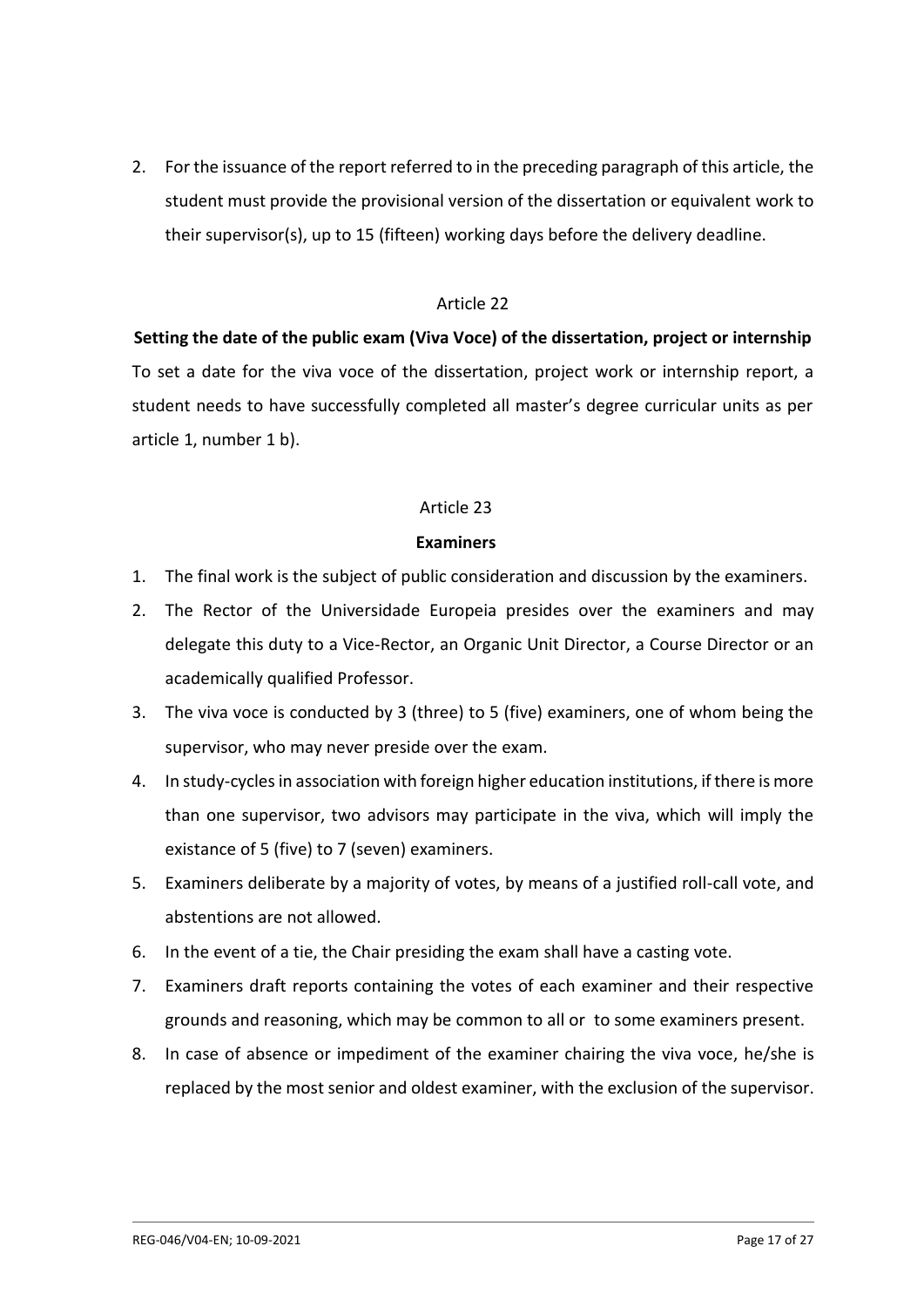#### **Viva Voce**

- 1. The dissertation, project work or internship report viva voce must take place within 90 days after the appointment of the examiners.
- 2. The dissertation, project work or internship report viva voce may not exceed 60 minutes, and the candidate must be given the same amount of time to speak as that of the examiners.

#### Article 25

# **Final grade award procedure**

- 1. The decision to approve or not approve the candidate is made by closed-door deliberation, in a meeting of the examiners to be held shortly after the end of the viva voce.
- 2. Viva voce approval ranges between 10 (ten) to 20 (twenty) on a scale of 0-20 marks. A qualitative classification is also provided, as follows: 10 - 13 marks, Sufficient; 14 - 15 marks, Good; 16 - 17 marks, Very Good; 18 - 20 marks, Excellent.
- 3. The final grade awarded is publicly announced to the candidate by the Chair.

# **CHAPTER V**

# **3rd Study-cycle final course work**

# Article 26

# **Thesis or equivalent work**

Thesis or equivalent work drafting and processing, should be in accordance with the provisions of the General Regulation of Studies Leading to the Degree of Doctor of the Universidade Europeia and possible Scientific Work Norms in force, should they exist for the doctoral course in which the student is enrolled.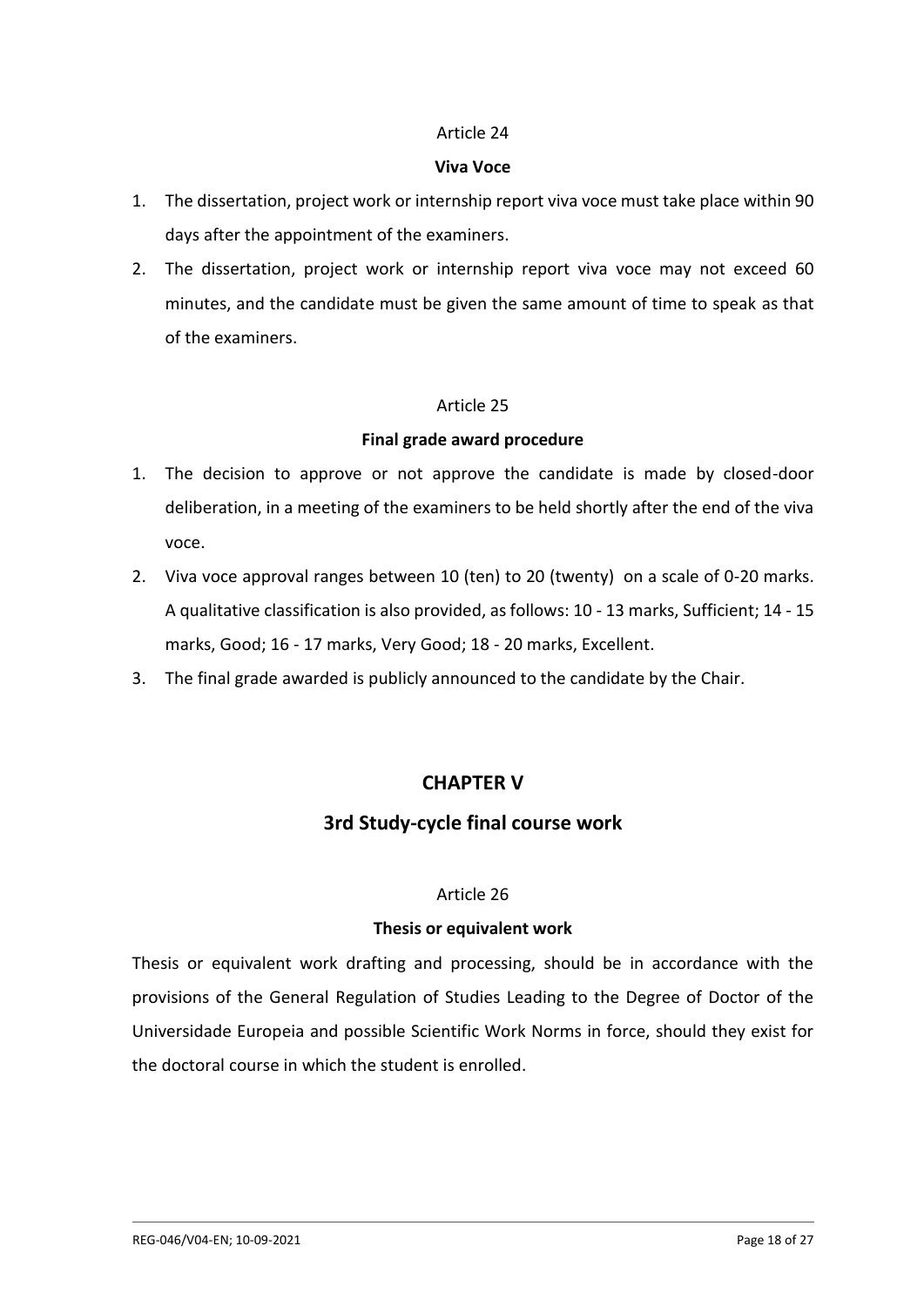# **CHAPTER VI**

# **Grades**

#### Article 27

#### **Passing Grades**

- 1. Grades are awarded on a scale of 0 (zero) 20 (twenty), with the additional implementation of the European scale of grade comparability (ECTS).
- 2. Under continuous evaluation, students are considered to have passed a curricular unit when they have obtained a weighted average of the final written test mentioned in article 9, number 3b) and the remaining required continuous evaluation assignments for the school period if they obtain a grade equal to or higherer than ten (10) marks, provided that:
	- a) They have not obtained a mean average grade of less than 8 (eight) marks for the continuous evaluation assignment(s) required for the calculation of the final grade in the school period;
	- b) They have not obtained a grade of less than 8 (eight) marks in the final written test mentioned in article 9, number 3b);
	- c) They have attended the required minimum number of classes.
- 3. Under the continuous evaluation regime, in accordance with Article 9, number 6, students who obtain a weighted average grade equal to or higher than 10 (ten) marks in the various evaluation assignments of the school period, are considered to have passed, provided that they have met the minimum required attendance.
- 4. Quantitative marks obtained in the various continuous evaluation assignments throughout the school period are written with two decimal points, and cannot be rounded.
- 5. The final quantitative continuous evaluation grade is expressed on a scale of 0 (zero) 20 (twenty) marks and is rounded to the unit. Qualitative classifications may also be awarded provided that this is mentioned in the CUF.
- 6. Under final evaluation, students who obtain a grade equal to or higher than 10 (ten) marks are considered to have passed a curricular unit, provided that they have not obtained less than 8 (eight) marks in any of the required exam components.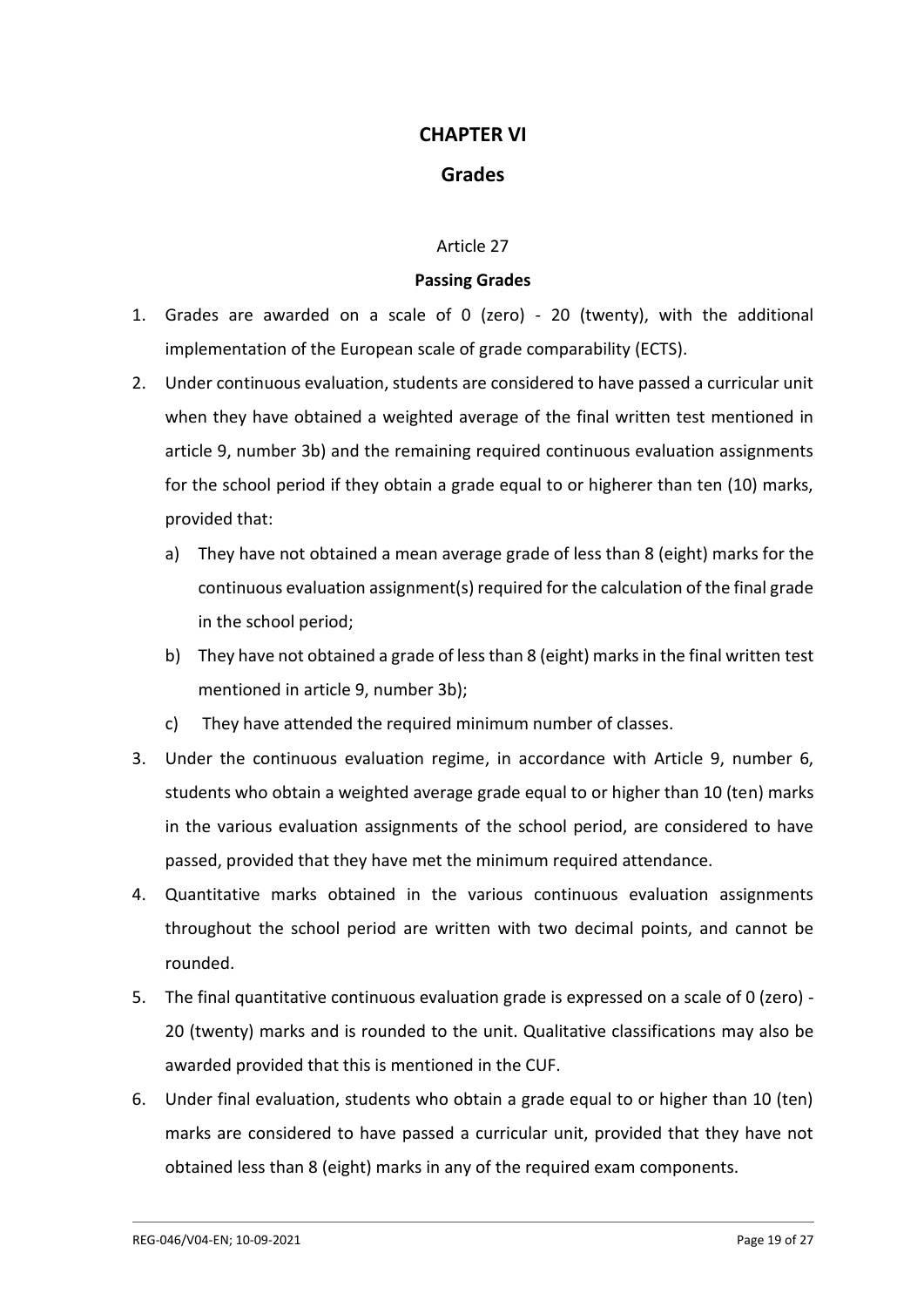- 7. If the final evaluation consists of more than one test, the marks obtained in each of the tests bear two decimal points, and cannot be rounded.
- 8. The final evaluation grade awarded is rounded to the unit, on a scale of 0 (zero) 20 (twenty) marks.

# **Weighting Coefficient**

- 1. This Regulation adopts the European scale of comparability of classifications (ECTS classification system) for final grading purposes.
- 2. The final grade consists of the weighted average for the number of credits of the curricular unit.
- 3. For the calculation of the final grade, the grade obtained in each curricular unit will be multiplied by its number of credits (ECTS) in the study plan, which is determined by the weighted average of the number of credits (ECTS) with quantitative classification.

# Article 29

# **Publishing of grades**

- 1. Evaluation grades are published on the academic management platforms and/or computer systems of the Universidade Europeia.
- 2. Throughout the school period teachers are required to post the results of the various evaluation assignments of each curricular unit.
- 3. Access to the final grades of all students within each Curricular Unit/course must be ensured.
- 4. Should the passing grade of an evaluation test be required for the next test, the grade thereof shall be published at least 48 hours before the date of the next test.
- 5. The evaluation of students and the publication of grades is subject to the principle of data minimisation, provided for in Article 5, paragraph 1 (c) of the General Data Protection Regulation. In light of this provision, the processing of students' personal data is limited to what is strictly necessary, namely by using the student number as an identifier and concealing their name.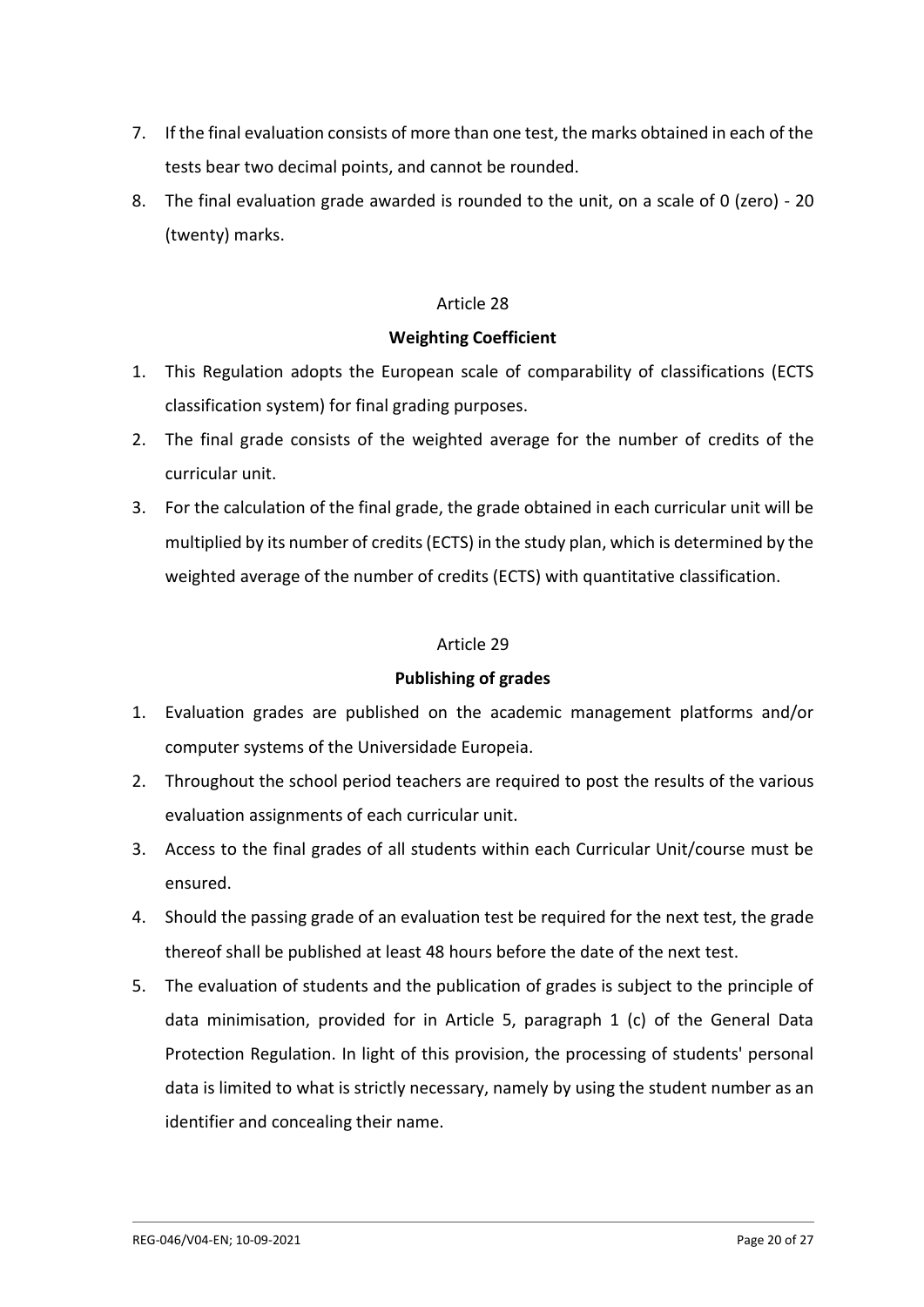#### **Grade Posting**

- 1. Grades are posted on the Universidade Europeia Academic Management System, within 10 calendar days after the date of the corresponding test/exam.
- 2. No later than 10 (ten) days after final grades are posted, teachers must hand in their signed reports to the School Office, containing all weighted marks of the final grade. Thereafter, the statement of the final grade must be signed in-person or electronically within the required deadlines. The person responsible for the Curricular Unit shall guarantee that deadlines are kept.
- 3. Normal exam period grade posting must be concluded at least 48 hours before the date of "evaluation by exam" in the repeat exam period.
- 4. When grades are posted, teachers set a date and time for students to ask for clarifications. The clarification session must take place within a maximum of 3 (three) working days after the grades are posted and at least 48 hours before the date of the next exam of the same curricular unit.

# Article 31

# **Written test/exam inspection and remarking**

- 1. The student has the right to inspect his written test/exam and to be informed as to the criteria used in the respective correction.
- 2. Written test/exam inspection should take place in the presence of the evaluating teacher, or the head of the curricular Unit in the event of their absence, and the date, place and time of which should be made known at least 48 hours in advance.
- 3. Tests/exam inspection shall take place up to five working days after the grades of the test in question are posted.
- 4. Students are entitled to ask that their tests/exams are remarked only when they perform "evaluation by exam" in the normal, repeat or special course conclusion, working-student/special legally provided or international mobility exam periods.
- 5. Continuous evaluation tests/assignments carried out throughout the school period are not subject to remarking.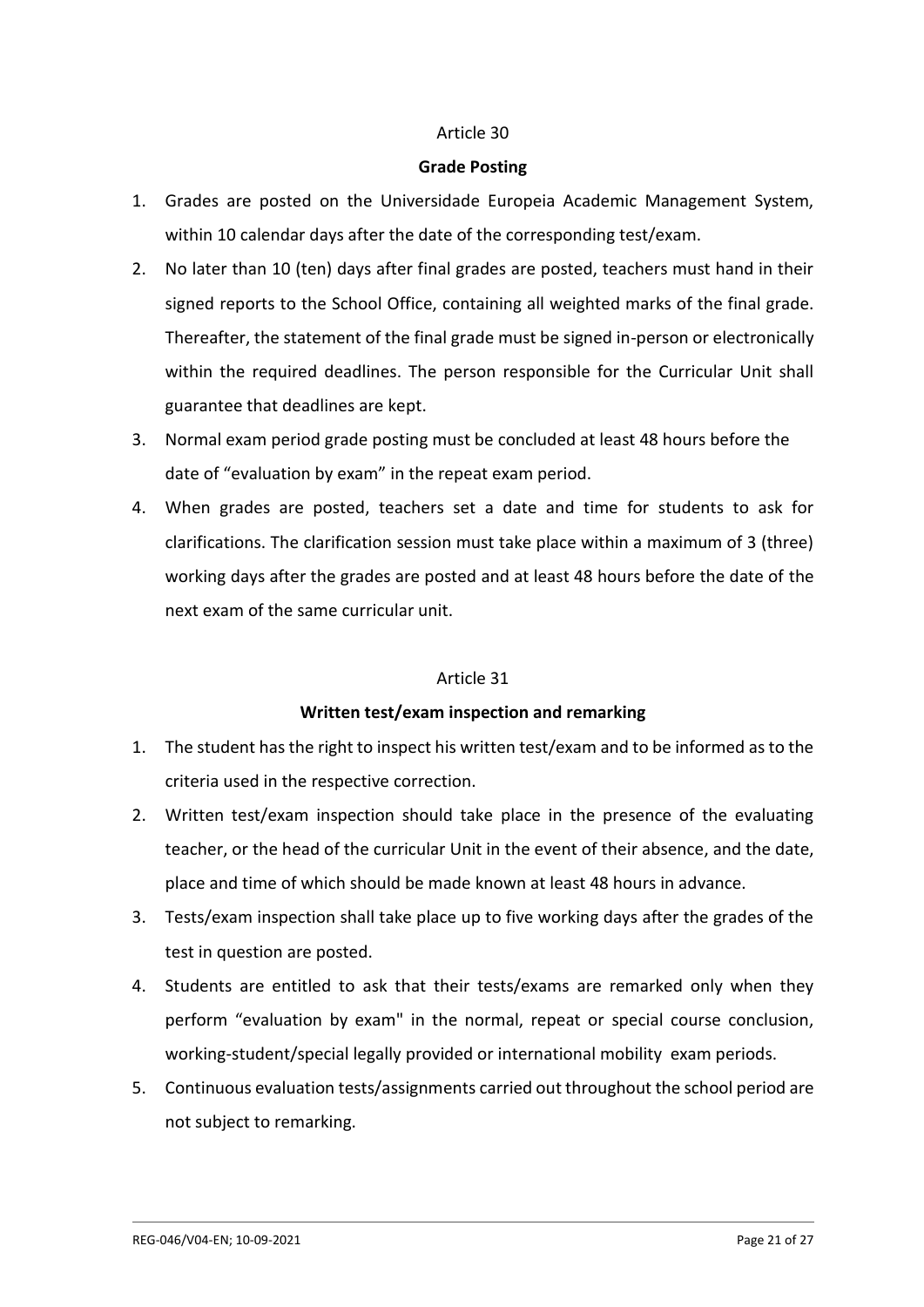- 6. Grades awarded by more than one examiner are not the subject of requests for remarking.
- 7. Students must request test/exam remarking within 48 hours of their inspection. Requests made before the clarification session are not considered.
- 8. The Rector allocates the written exam remarking to another teacher of the same scientific area.
- 9. The new grade, when higher than the one under review, is approved by the Rector or, in his absence or by delegation, by the director of the institution/school/faculty of the study-cycle in question.
- 10. The highest grade will be posted in the student's curriculum report.

# **Grade Improvement**

- 1. Students may perform only one grade improvement exam in the repeat exam period of the same school year and in the normal and repeat exam periods of the school year following that of the obtention of a passing grade in a curricular unit.
- 2. If the grade improvement exam consists of a single test, it will constitute the final grade of the curricular unit. If the grade improvement exam consists of more than one test, the teacher shall indicate the weighting of each of the elements that make up the grade improvement exam.
- 3. If the grade improvement exam consists of more than one test, students who obtain lest than 8 (eight) marks in any of the elements that make up the grade improvement exam do not qualify for grade improvement, even if the final average is higher than the grade they wish to improve.
- 4. Students have the right to maintain the grade with which they passed and the grade they obtain in the subsequent grade improvement exam shall only be appended if it consists of a higher grade.
- 5. The improvement of a grade for a curricular unit that has been credited is not allowed.
- 6. Students who have completed their courses can only qualify for grade improvement if they have not yet applied for their diploma.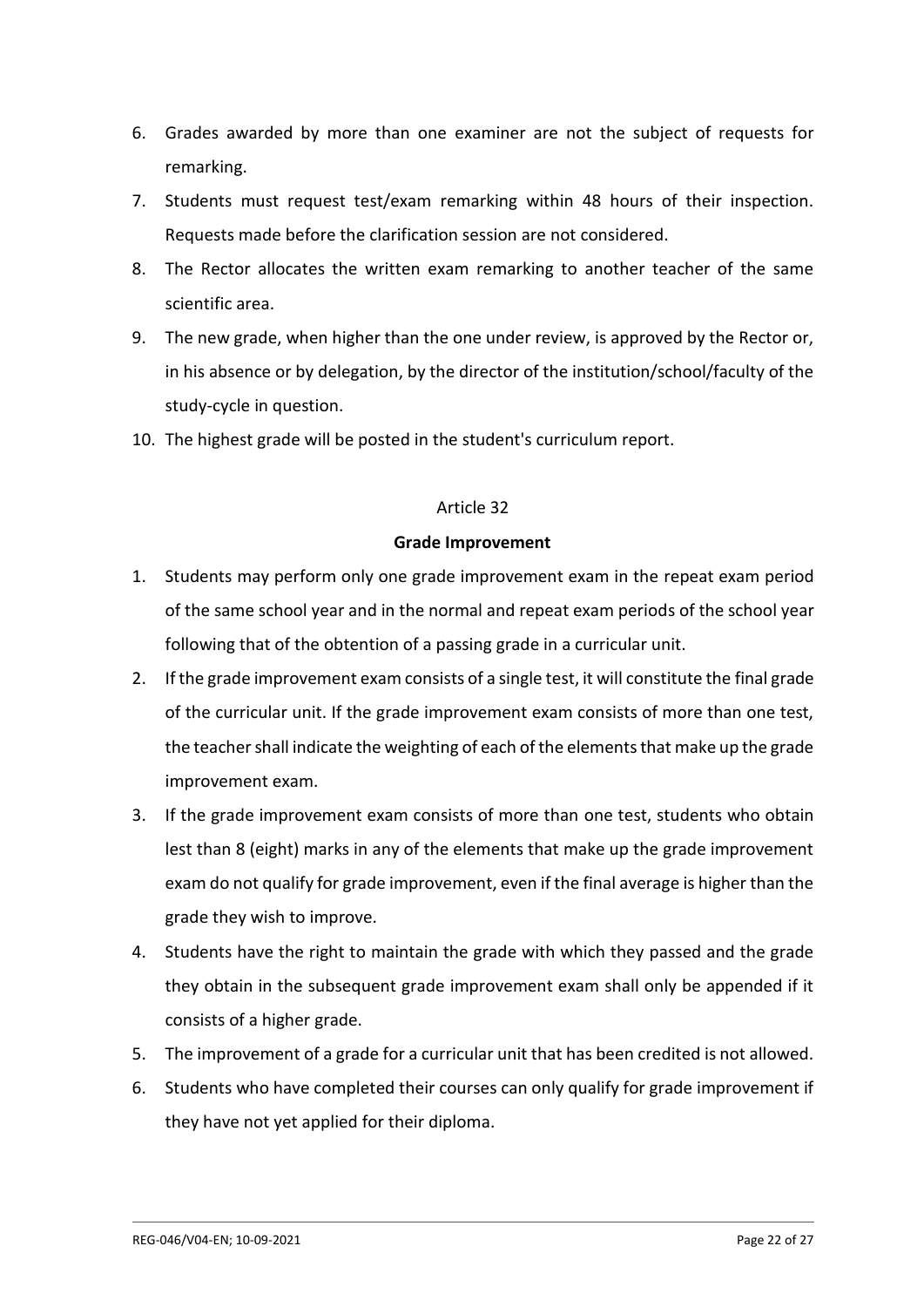#### **Failure to attend tests/exams**

- 1. In case of failure to attend an "evaluation by exam" assessment in the normal, repeat or special exam periods (course conclusion, working student and other special regimes legally provided for; international mobility students), Students may only sit a new exam in the following situations:
	- a) Military students;
	- b) High-competition athlete students;
	- c) In the five days following the death of a spouse not separated from the student and their property or of a 1st degree straight-line relative, or of a person living in a de facto union or in common economy with the student;
	- d) In the two days following the death of another relative or person related in a straight line or in the second degree of the collateral line with the student;
	- e) In the case of hospitalization, limited to the duration of the hospitalization period and to the following 15 days, provided that a period of recovery is required by means of a medical certificate;
	- f) In the ninth month of pregnancy;
	- g) In the month after birthing;
	- h) In duly proven disabling situations, provided that they are conceded to by the directors of the relevant school/faculty.
- 2. When Students miss continuous evaluation tests/assignments realized during the school period, teachers decide whether these may be accomplished or not.

# Article 34

# **Complaints**

1. Students may complain about the classification they were awarded in the final evaluation of a curricular unit, after consulting their exams as per Article 31. This is done by means of a request, duly justified, addressed to the Rector and delivered to the School Office within two working days after the grade has been posted, in accordance with Article 30, and implies the payment of the respective fees in force.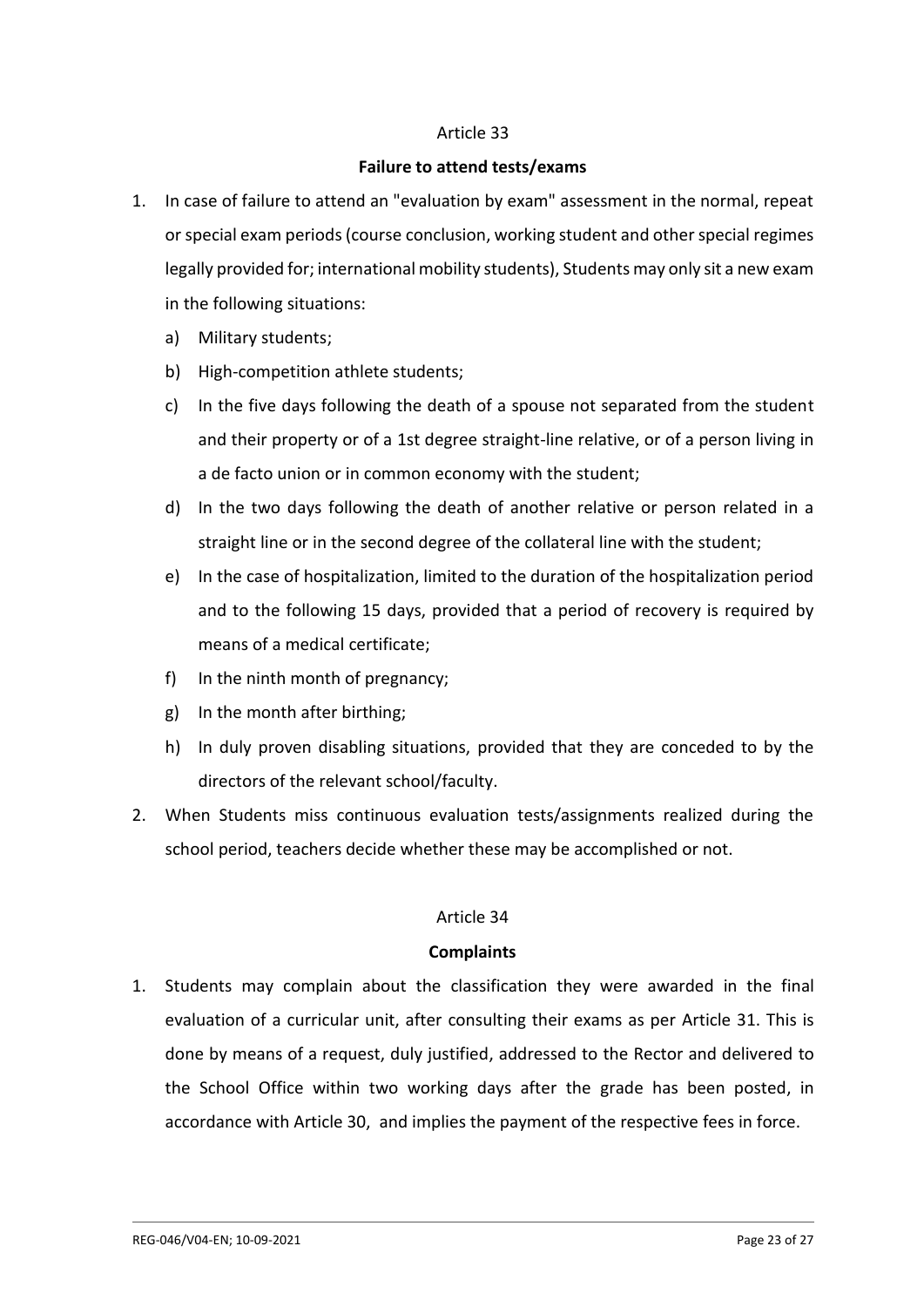- 2. The Rector appoints a Pedagogical Council committee to assess the complaint, who may:
	- a) Deny the request when it is not duly substantiated;
	- b) Request the opinion of the school/faculty management, who in turn shall appoint a subcommittee within the course/ or scientific area of the respective CU, whenever a formal and/or substantial assessment is required.
- 3. The subcommittee referred to in the preceding paragraph of this article may appoint one or more teachers to issue the opinion referred to in the preceding paragraph, who may not be part of the teaching staff of the curricular unit in the school semester in question.
- 4. The subcommittee transmit their opinion to the management of the school/faculty and they in turn to the pedagogical council, which must deliver the verdict to the Rector within a maximum of 10 working days.
- 5. The final decision on the complaint is communicated to the student within a maximum of 30 consecutive days after receipt of the request. The month of August and other periods of time during which the institution is closed do not count for the calculation of this deadline.
- 6. In response to the complaint, the classification can be maintained, improved or aggravated.
- 7. If the classification changes, it is up to the Course Director to rectify it in the Academic Management System, and then sign the respective statement in person or electronically, within five working days after the decision has been released.
- 8. Should the student's complaint result in the improvement in his/her grade, with approval, the fees paid for the purpose are refunded to the student.
- 9. The final decision reached in respect of the complaint is not subject to appeal unless any legal formalities were not adhered to.
- 10. The appeal is made by request addressed to the Rector who shall deliberate within 10 working days.
- 11. The following classifications obtained shall not be the subject of complaints: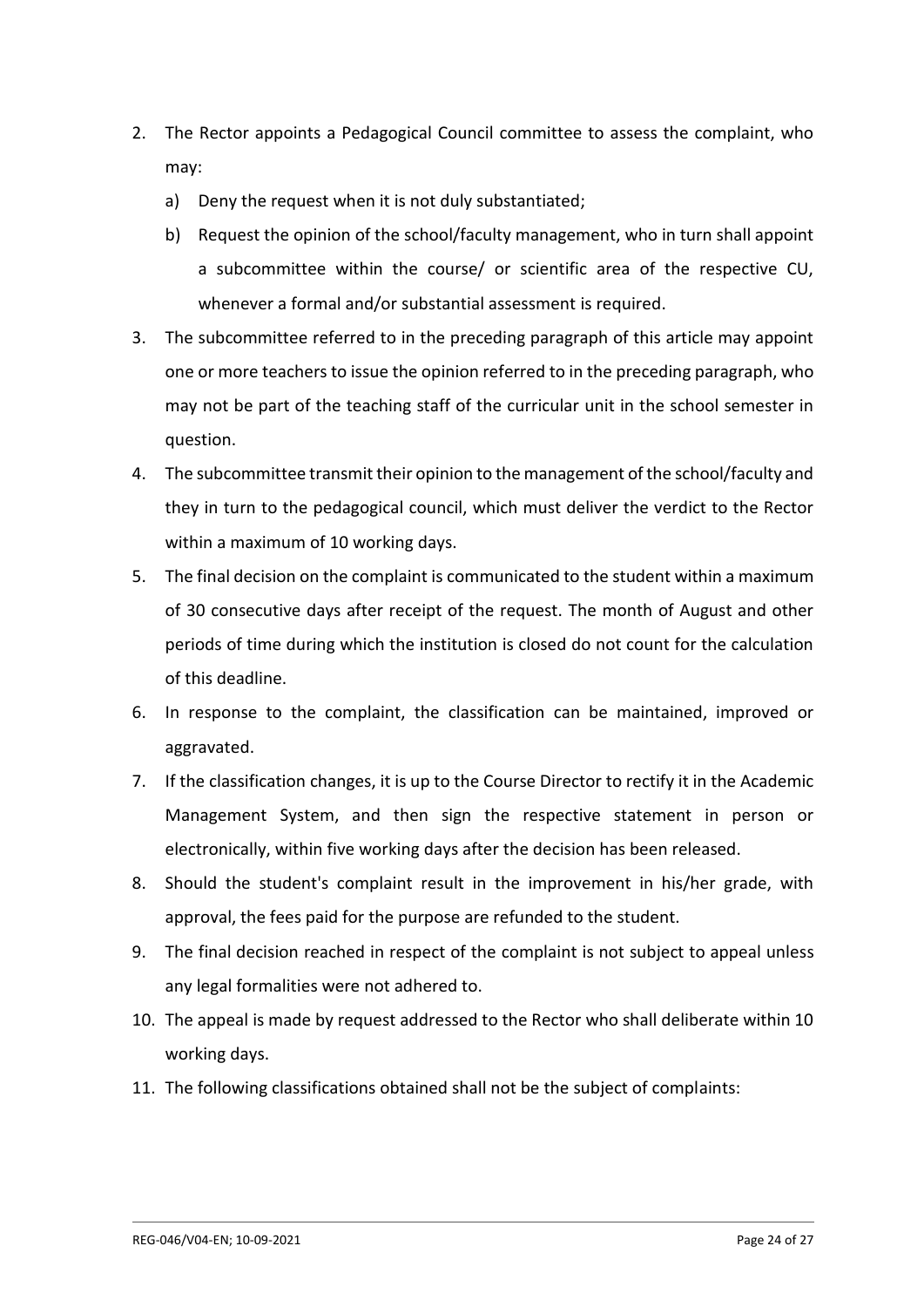- a) Of the course conclusion curricular units of the 2nd and 3rd study cycles, namely the dissertation, or project work, or internship, or thesis or other equivalent works;
- b) In project, internship or seminar curricular units.

# **Academic fraud in the evaluation process**

The provisions of the Universidade Europeia's Letters of Ethical Commitment and the Student Disciplinary Regulation apply to cases of fraud, plagiarism and self-plagiarism.

# **CHAPTER VII**

# **Administrative provisions**

#### Article 36

#### **Registration and fees**

- 1. The following are subject to registration (in the appropriate form and in compliance with the school calendar in question) and the settlement of the stipulated fees in force:
	- a) Admission to the repeat exam period;
	- b) Admission to the course conclusion exam period;
	- c) Admission to working student/special legally foreseen exam periods;
	- d) Admission to the International mobility student exam period;
	- e) Admission to a grade improvement exam.
- 2. The following depend on students meeting specific requirements:
	- a) Students behind in curricular units that overlap with the curricular units of the year in which they are enrolled having the right to the 50% attendance regime;
	- b) Students with an employment contract organized in shifts having the right to the 50% attendance regime.
- 3. For each curricular unit, students enrolled in the continuous evaluation regime may perform a single test/exam without the payment of any additional fees, provided that it takes place in the normal exam period.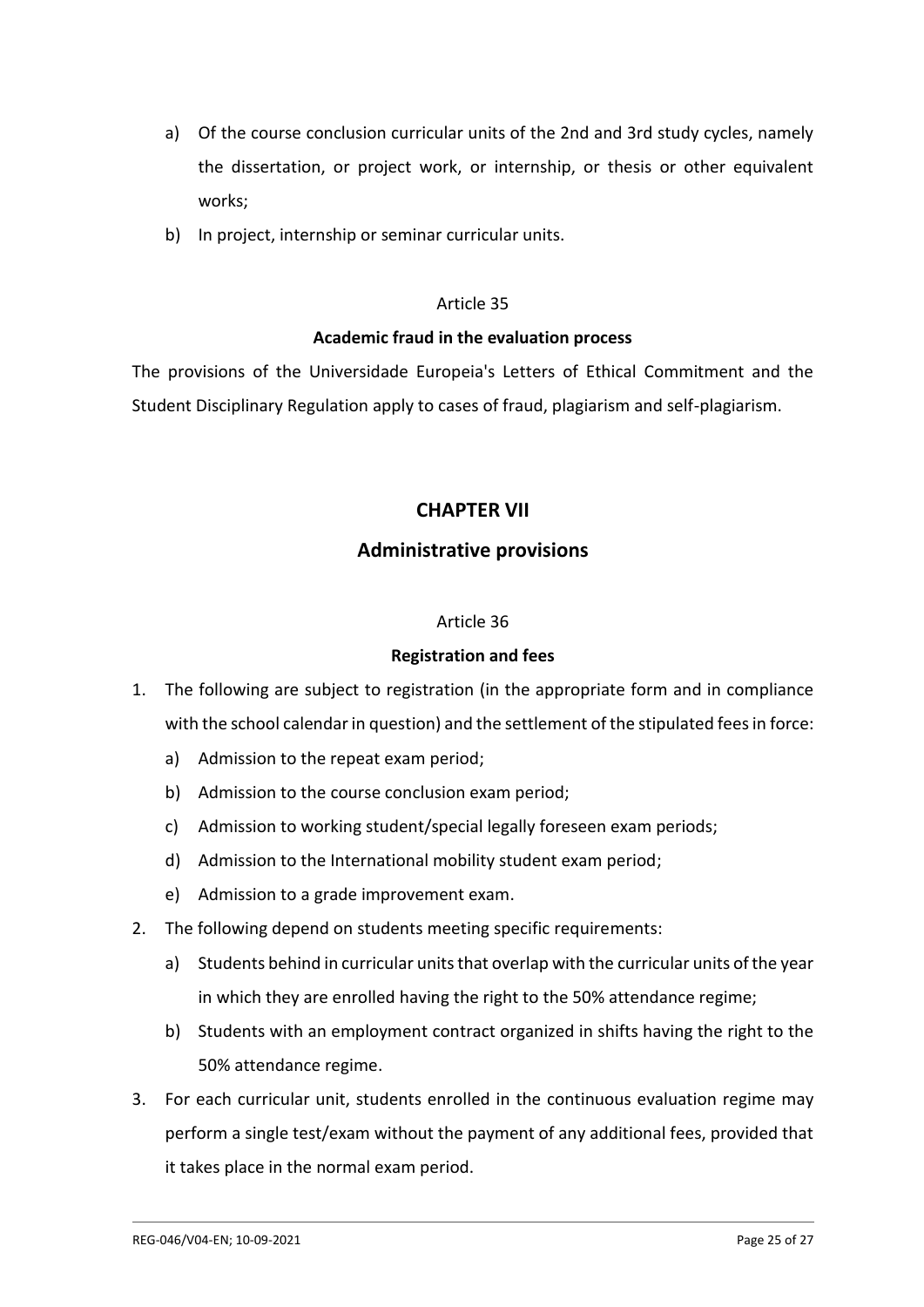- 4. Students who have amounts due to the instituting entity are excluded from tests/exams until the sum in question is settled.
- 5. Registrations made outside the defined deadlines are subject to an additional cost and must be made at least two working days prior to the date of the curricular unit's test/exam.
- 6. Exam remarking is subject to a formal request and the settlement of additional fees. If the remarked exam is awarded a higher grade, the respective fee is refunded to the student, provided that they pass the curricular unit. If the remarked exam is awarded a lower grade or the grade remains unchanged or the student does not pass the curricular unit, the respective fee is not refunded.

# **International mobility regime students**

This Regulation applies, with the necessary adaptations, to students attending Universidade Europeia's study cycles under international mobility programmes.

# Article 38

# **Omissions**

Querries and omitted cases resulting from the application of this Regulation are subject to the Rector's orders.

# Article 39

# **Entry into force and revocation rule**

This regulation enters into force in the 2021-2022 school year and revokes the following regulations:

- a) Regulation of Evaluation of Knowledge and Competencies of Undergraduate Study Cycles, approved by Order No. 9705/2020, published in the *Diário da República, 2ª série, n.º 195*, of October 7, 2020;
- b) Regulation of Evaluation of Knowledge and Competencies of The Cycles of Master's Studies, approved by Order No. 9706/2020, published in the *Diário da República*, *2ª série*, no. 195, of October 7, 2020;